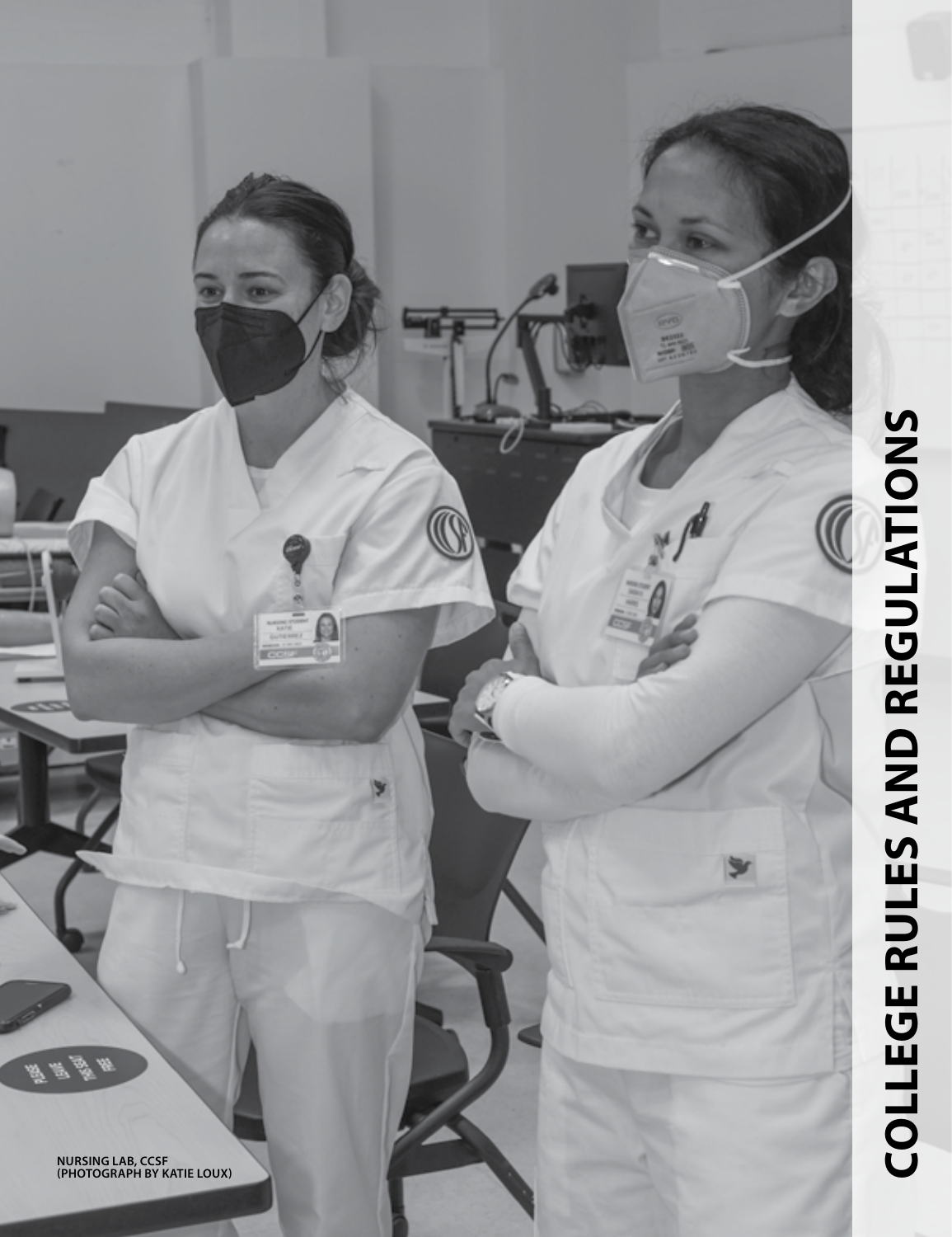# **COLLEGE RULES AND REGULATIONS**

# **Compliance with College Rules and Regulations and Notices**

Students and staff are expected to comply with the rules and regulations published in this catalog; and with the official notices published in the College newspaper, *The Guardsman*, or posted on official bulletin boards.

# **Unlawful Discrimination and Harassment Policy**

The San Francisco Community College District shall provide an educational and employment environment in which no person shall be unlawfully denied full and equal access to, the benefits of, or be unlawfully subjected to discrimination on the basis of ethnic group identification, national origin, religion, age, race, color, ancestry, marital status, sex, gender, gender identity, gender expression, sexual orientation, physical disability, mental disability, medical condition, genetic information, or military and veteran status of any person, or on the basis of those perceived characteristics or based on association with a person or group with one or more of these actual or perceived characteristics, in any program or activity that is administered by, funded directly by, or that receives any financial assistance from the State Chancellor or Board of Governors of the California Community Colleges.

Nor shall any such persons be denied full and equal access to, the benefits of, or be subjected to discrimination on the basis of domestic partner status\*, AIDS/HIV status\*, status as a lesbian, gay, bisexual, transgender\* or questioning\* person in any District program or activity.

The policy of the San Francisco Community College District is to provide an educational and employment environment free from unwelcome sexual advances, requests for sexual favors, and other verbal or physical conduct or communications constituting sexual harassment, or any other sexual misconduct.

Employees, students, or other persons acting on behalf of the District who engage in unlawful discrimination as defined in this policy or by state or federal law may be subject to discipline, up to and including discharge, expulsion, or termination of contract.

In so providing, the San Francisco Community College District hereby implements the provisions of Title 5, California Code of Regulations § 59300 et seq., California Government Code sections 11135 through 11139.5, 12940 et seq., the Sex Equity in Education Act (California Education Code, Section § 66250 et seq.), California Education Code sections 66260 et seq., 66281.5, 67382, 67385, 67385.7, and 67386, Title VI of the Civil Rights Act of 1964 (42 U.S.C. § 2000d), Title IX of the Education Amendments of 1972 (20 U.S.C. § 1681), the Jeanne Clery Disclosure of Campus Security Policy and Campus Crimes Statistics Act, (20 U.S.C. § 1092(f)), the Violence Against Women Reauthorization Act of 2013, (42 U.S.C. § 13925(a)), Section 504 of the Rehabilitation Act of 1973 (29 U.S.C. § 794), the Americans with Disabilities Act of 1990 (42 U.S.C. § 12100 et seq., as amended by the ADA Amendments Act of 2008, (P.L. 110-325)) and the Age Discrimination Act (42 U.S.C. § 6101).

*\*These categories are not subject to the State Chancellor's jurisdiction.*

#### **Responsible District Officer**

The compliance officer/coordinator responsible for the District's compliance with this policy and all applicable laws is the District Title 5/EEO/ADA/Title IX Compliance Officer, 50 Frida Kahlo Way, B619, San Francisco, CA 94112, (415) 452-5053. Information concerning the provisions of the applicable laws and complaint procedures is available from the District Title 5/EEO/ADA/Title IX Compliance Officer.

#### **Definitions**

Definitions applicable to the nondiscrimination policies are as follows:

- "Appeal" means a request by a complainant made in writing to the San Francisco Community College District governing board pursuant to Title 5, section 59338, and/or to the State Chancellor's Office pursuant to Title 5, section 59339, to review the administrative determination of the District regarding a complaint of discrimination.
- "Association with a person or group with these actual or perceived characteristics" includes advocacy for or identification with people who have one or more characteristics of a protected category listed under "Unlawful Discrimination Policy" and title 5, section 59300, participation in a group associated with persons having such characteristics, or use of a facility associated with use by such persons.
- "Complaint" means a written and signed statement meeting the requirements of Title 5, section 59328 that alleges unlawful discrimination in violation of the nondiscrimination regulations adopted by the Board of Governors of the California Community Colleges, as set forth at Title 5, section 59300 et seq.
- "Consent" means, as defined by California Education Code section 67386, "affirmative consent," which means affirmative, conscious, and voluntary agreement to engage in sexual activity. It is the responsibility of each person involved in the sexual activity to ensure that he or she has the affirmative consent of the other or others to engage in the sexual activity. Lack of protest or resistance does not mean consent, nor does silence mean consent. Affirmative consent must be ongoing throughout a sexual activity and can be revoked at any time. The existence of a dating relationship between the persons involved, or the fact of past sexual relations between them should never by itself be assumed to be an indicator of consent.
- "Dating violence" means violence committed by a person who is or has been in a social relationship of a romantic or intimate nature with the victim. The existence of a romantic or intimate relationship will be determined based on the length of the relationship, the type of relationship and the frequency of interaction between the persons involved in the relationship.
- "Days" means calendar days.
- "Disability" means, with respect to an individual:
	- 1. A physical or mental impairment that substantially limits one or more major life activities of such individual;
	- 2. A record of such an impairment; or
	- 3. Being regarded as having such an impairment.
	- 4. Rules of construction regarding the definition of disability (ADA Amendments Act of 2008):

The definition of "disability" shall be construed in accordance with the following: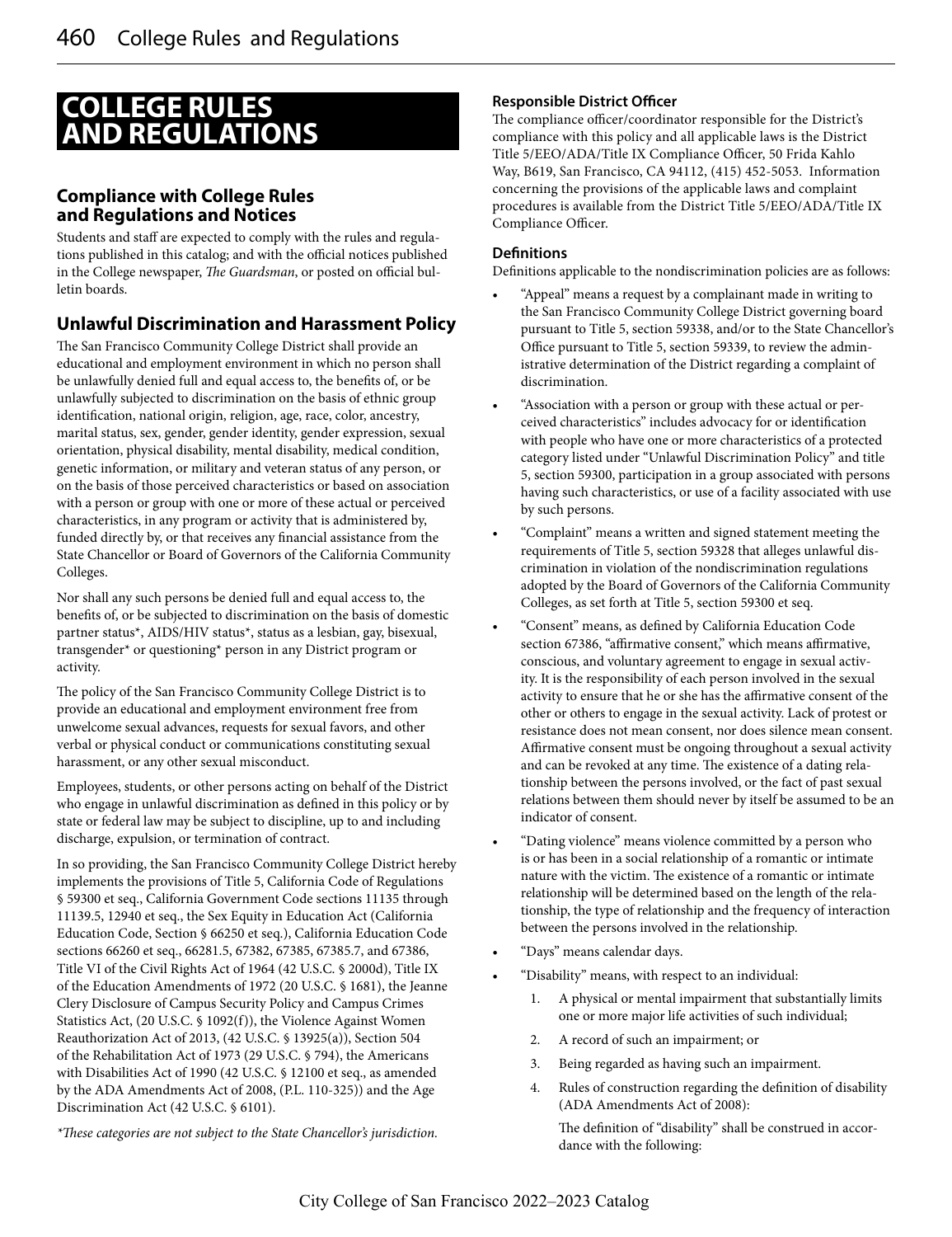(A) The definition of disability shall be construed in favor of broad coverage of individuals to the maximum extent permitted by the Americans with Disabilities Act, as amended.

(B) The term "substantially limits" shall be interpreted consistently with the findings and purposes of the ADA Amendments Act of 2008.

(C) An impairment that substantially limits one major life activity need not limit other major life activities in order to be considered a disability.

(D) An impairment that is episodic or in remission is a disability if it would substantially limit a major life activity when active.

(E)(1) The determination of whether an impairment substantially limits a major life activity shall be made without regard to the ameliorative effects of mitigating measures such as:

(i) medication, medical supplies, equipment, or appliances, low-vision devices (which do not include ordinary eyeglasses or contact lenses), prosthetics including limbs and devices, hearing aids and cochlear implants or other implantable hearing devices, mobility devices, or oxygen therapy equipment and supplies;

(ii) use of assistive technology;

(iii) reasonable accommodations or auxiliary aids or services; or

(iv) learned behavioral or adaptive neurological modifications.

(2) The ameliorative effects of the mitigating measures of ordinary eyeglasses or contact lenses shall be considered in determining whether an impairment substantially limits a major life activity.

- "Discrimination on the basis of sex" means sexual harassment or discrimination on the basis of gender, e.g., sexual harassment, sexual assault, sexual violence and/or sexual misconduct.
- "District" means the San Francisco Community College District or any District program or activity that is funded directly by the state or receives financial assistance from the state. This includes any organization associated with the District or its college(s) that receives state funding or financial assistance through the District.
- "Domestic violence" includes felony or misdemeanor crimes of violence committed by:
	- 1. A current of former spouse of the victim;
	- 2. By a person with whom the victim shares a child in common;
	- 3. By a person who is cohabitating with or has cohabitated with the victim as a spouse:
	- 4. By a person similarly situated to a spouse of the victim under California law: or
	- 5. By any other person against an adult or youth victim who is protected from that person's acts under California law.
- "Gender" means a person's gender identity, gender expression and behavior whether or not stereotypically associated with the person's assigned sex at birth. This includes transgender, non-binary

and gender non-conforming individuals.

- "Gender-based harassment" means unwelcome conduct based on a student's actual or perceived sex, including harassing conduct (verbal, nonverbal, physical aggression, intimidation or hostility) based on an individual's gender expression, gender identity, transgender status, gender transition, or nonconformity with sex stereotypes.
- "Harassment" is unwelcome conduct which is severe or pervasive and both subjectively and objectively offensive based on a protected category or categories, so as to create an abusive environment.
- "Hostility based on sex or sex-stereotyping" includes conduct such as refusing to use a transgender student's preferred name or pronouns, when the school uses preferred names for genderconforming students or when the refusal is motivated by animus toward people who do not conform to sex stereotypes.
- "Hostile environment harassment" in either education or employment, means that the complainant was subjected to unwelcome conduct of a sexual or discriminatory nature based on other protected categories, which is severe or pervasive and both subjectively and objectively offensive so as to alter the educational or employment environment and create an abusive educational or employment environment.
- "Major life activities" include functions such as caring for one's self, performing manual tasks, seeing, hearing, eating, sleeping, walking, standing, lifting, bending, speaking, breathing, learning, reading, concentrating, thinking, communicating and working. "Major life activities" also includes the operation of a major bodily function, including but not limited to, functions of the immune system, normal cell growth, digestive, bowel, bladder, neurological, brain, respiratory, circulatory, endocrine and reproductive functions.
- "Mental impairment" means any mental or psychological disorder, such as mental retardation, organic brain syndrome, emotional or mental illness, and specific learning disabilities.
- "Physical impairment" means any physiological disorder or condition, cosmetic disfigurement, or anatomical loss affecting one or more of the following body systems: neurological; musculoskeletal; special sense organs; respiratory, including speech organs; cardiovascular; reproductive, digestive, genito-urinary; hemic and lymphatic; skin; and endocrine.
- "Record of such an impairment" means has a history of, or has been misclassified as having, a mental or physical impairment that substantially limits one or more major life activities.
- "Regarded as having an impairment" means (1) has a physical or mental impairment that does not substantially limit major life activities but that is treated by a recipient as constituting such a limitation; (2) has a physical or mental impairment that substantially limits major life activities only as a result of the attitudes of others toward such impairment; or (3) has none of the impairments as defined above but is treated by a recipient as having such an impairment. "Regarded as having an impairment" shall not apply to impairments that are transitory and minor. A transitory impairment is an impairment with an actual or expected duration of 6 months or less.
- "Religion" means "religious creed," "religious observance," "religious belief," and "creed," and includes all aspects of religious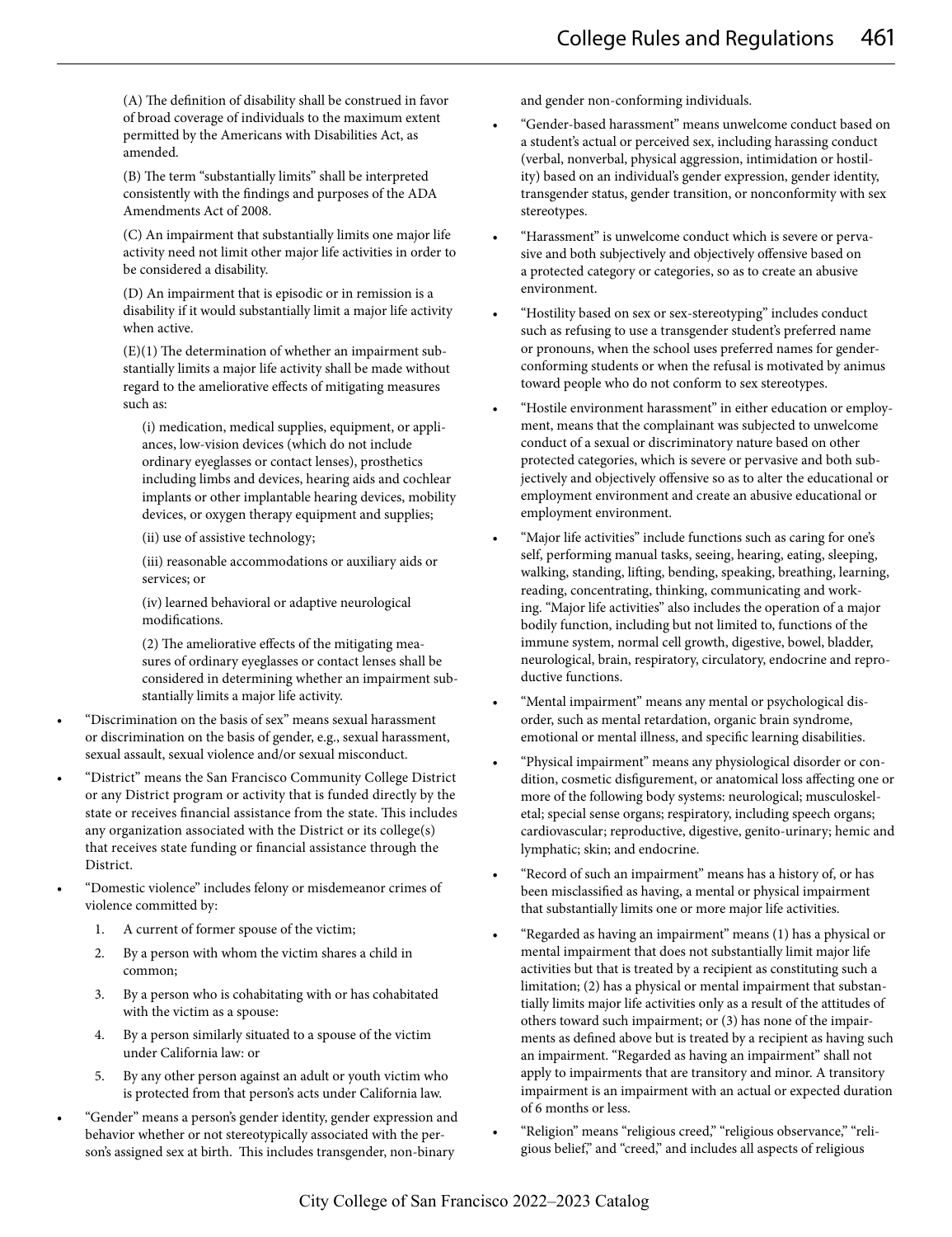belief, observance, and practice, including religious dress and grooming practices. " Religious dress practice" shall be construed broadly to include the wearing or carrying of religious clothing, head or face coverings, jewelry, artifacts, and any other item that is part of the observance by an individual of his or her religious creed. "Religious grooming practice" shall be construed broadly to include all forms of head, facial, and body hair that are part of the observance by an individual of his or her religious creed.

- "Responsible District Officer" means the officer identified by the District to the State Chancellor's Office as the person responsible for receiving complaints filed pursuant to Title 5, section 59328, and coordinating their investigation.
- "Sex" includes, but is not limited to pregnancy, childbirth or medical conditions related to childbirth. 'Sex' also includes, but is not limited to, a person's gender, as defined in section 422.56 of the Penal Code. Discrimination on the basis of sex or gender also includes sexual harassment.
- "Sexual assault includes but is not limited to, rape, forced sodomy, forced oral copulation, rape by a foreign object, sexual battery, or threat of sexual assault.
- "Sexual harassment" is unlawful discrimination in the form of unwelcome sexual advances, requests for sexual favors, and other verbal, visual, or physical conduct of a sexual nature, made by someone from or in the workplace or in the educational setting, and includes but is not limited to:
	- (1) Making unsolicited written, verbal, physical, and/or visual contacts with sexual overtones. (Examples of possible sexual harassment that appear in a written form include, but are not limited to: suggestive or obscene letters, notes, invitations. Examples of possible verbal sexual harassment include, but are not limited to: leering, gestures, display of sexually aggressive objects or pictures, cartoons, or posters.)
	- (2) Continuing to express sexual interest after being informed that the interest is unwelcomed.
	- (3) Making reprisals, threats of reprisal, or implied threats of reprisal following a rebuff of harassing behavior. The following are examples of conduct in an academic environment that might be found to be sexual harassment: implying or actually withholding grades earned or deserved; suggesting a poor performance evaluation will be prepared; or suggesting a scholarship recommendation or college application will be denied.
	- (4) Engaging in explicit or implicit coercive sexual behavior within the work environment which is used to control, influence, or affect the employee's career, salary, and/or work environment.
	- (5) Engaging in explicit or implicit coercive sexual behavior within the educational environment that is used to control, influence, or affect the educational opportunities, grades, and/ or learning environment of a student.
	- (6) Offering favors or educational or employment benefits, such as grades or promotions, favorable performance evaluations, favorable assignments, favorable duties or shifts, recommendations, reclassifications, etc., in exchange for sexual favors.
	- (7) Awarding educational or employment benefits, such as grades or duties or shifts, recommendations, reclassifications, etc.c to any student or employee with whom the decision maker has a

sexual relationship and denying such benefits to other students or employees.

- Harassment in the form of hostile environment harassment on the basis of any protected category is also prohibited discrimination.
- "Sexual misconduct" includes a range of behaviors such as sexual assault (which includes rape and any kind of nonconsensual sexual contact), sexual harassment, intimate partner violence, stalking, voyeurism, and any other conduct of a sexual nature that is nonconsensual, or has the purpose or effect of threatening, intimidating, or coercing a person, such as intimidation or bullying.
- "Sexual orientation" means heterosexually, homosexuality, or bisexuality.
- "Stalking" means engaging in a course of conduct directed at a specific person that would cause a reasonable person to fear for his or her safety or the safety of others, or to suffer substantial emotional distress.
- "Unlawful discrimination" means discrimination, **or the unjust or prejudicial treatment of different categories of people,** based on a category protected under Title 5, section 59300 et seq., **or Title IX of the Education Amendments of 1972,** including sexual harassment, harassment based on a protected group or category status as set forth in this Policy, and retaliation. In addition, the District will accept complaints of discrimination or harassment on any additional basis prohibited by District policy.

#### **Retaliation**

It is unlawful for anyone to retaliate against someone who files an unlawful discrimination complaint, who refers a matter for investigation or complaint, who participates in an investigation of a complaint, who represents or serves as an advocate for an alleged victim or alleged offender, or who otherwise furthers the principles of this unlawful discrimination policy.

<sup>1</sup> If the federal statutes cited herein would result in broader protection of the civil rights of individuals then that broader protection or coverage shall be deemed incorporated by reference into, and shall prevail over conflicting provisions of Title 5, section 59300, as cited in this Policy.

2 If the Americans with Disabilities Act of 1990 definitions would result in broader protection of the civil rights of individuals with a mental or physical disability, or would include any medical condition not included within these definitions, then that broader protection or coverage shall be deemed incorporated by reference into, and shall prevail over conflicting provisions of the definitions in Government Code section 12926 and should be included in District policy. (Gov. Code, Section 12926(1).)

3 Ibid

# **Campus Attire**

Students are urged to dress appropriately everywhere on the campus at all times. Instructors in special areas (i.e., gymnasiums and laboratories) may require students to wear particular clothing for suitability or to meet health and/or safety regulations. Fore more information, contact the Office of Student Conduct & Discipline.

# **Students with Disabilities**

Sections 504 & 508 of the Rehabilitation Act of 1973, the Americans with Disabilities Act (ADA) 1990 and the ADA Amendments Act (2008) prohibit discrimination on the basis of disability of otherwise qualified persons in programs and/or activities at this institution. City College of San Francisco is committed to making programs, services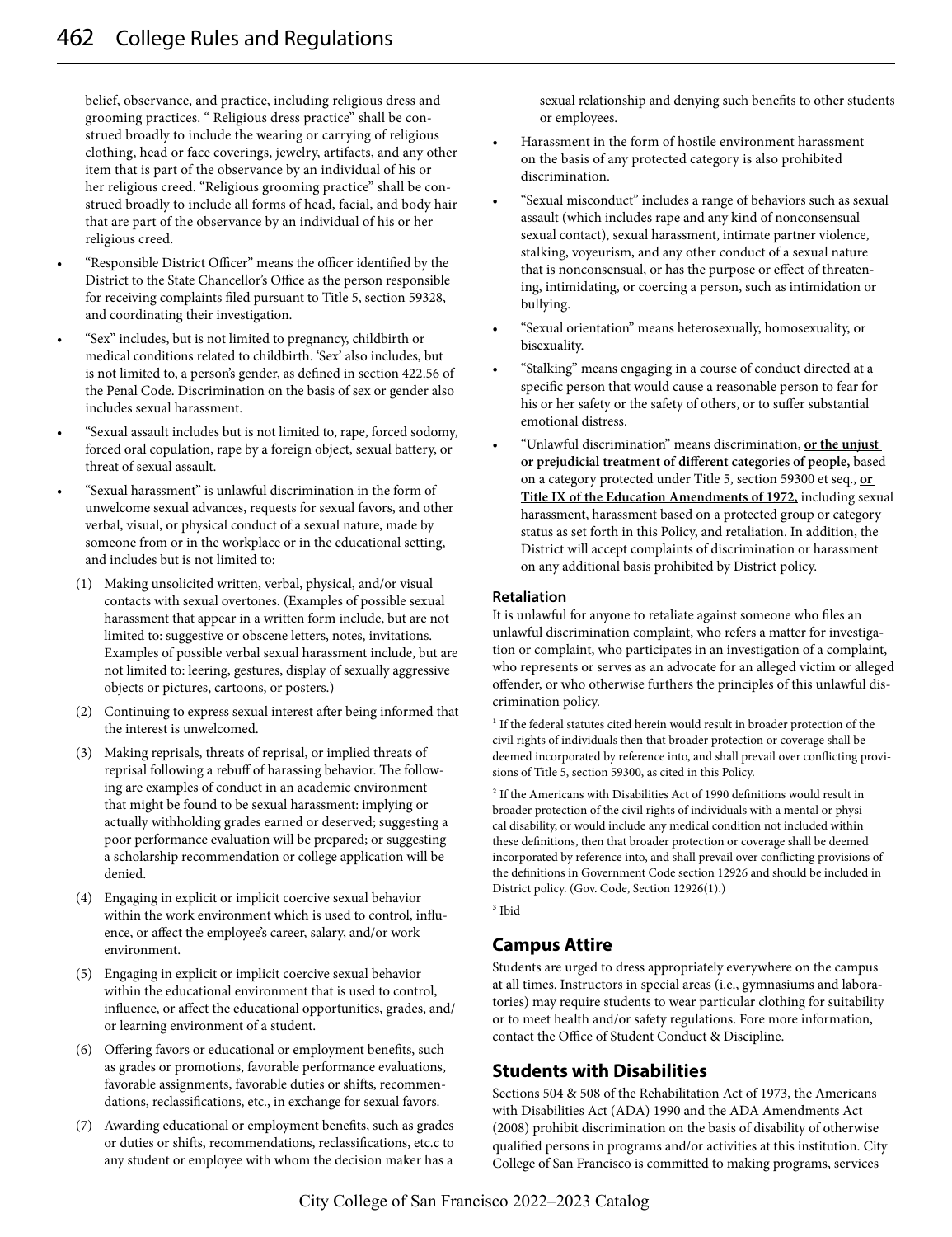and activities accessible for students with disabilities. DSPS provides reasonable accommodations and support services which assist the student with a disability to fully participate in academic and vocational programs for which they are otherwise qualified. Services may include, but are not limited to; counseling, advocacy, priority registration, testing accommodations, classroom relocation, learning disability assessments, hearing screenings, sign language interpreters, real-time captioning, assistive listening devices, note takers, alternate formats (Braille, electronic text, audio books) for instructional material, lockers, scooters, adaptive technology, adaptive furniture and special classes.

Students wishing to receive services through DSPS should schedule an appointment to meet with a counselor. Services are confidential. Students with disabilities who have a disability related need to bring an animal on campus, other than a service animal as defined by law, such as a guide dog, must request an assist animal tag from the DSPS office. For further information, call Disabled Students Programs and Services (DSPS) at (415)452-5481.

### **Adjustment of Graduation Requirements for Students with Disabilities**

#### **Substitution Policy**

It is the policy of CCSF to provide equal educational opportunities for student with disabilities in accordance with state and federal law and regulations. These include Sections 504 & 508 of the Rehabilitation Act of 1973, the Americans with Disabilities Act (ADA) 1990, the ADA Amendments Act (2008) and Title 5 of the California Administrative Code. Pursuant to Title 5, Sections 56000-56076, the District has developed DSPS to assist students with disabilities in securing appropriate instruction, academic accommodations and auxiliary aids. It is the intent of the District that such individuals be served by regular classes and programs whenever possible. To that end, students with disabilities shall be admitted to courses and programs and matriculate through such courses and programs on an equal basis with all other students. To ensure equality of access for students with disabilities, academic accommodations and auxiliary aids shall be provided to the extent necessary to comply with state and federal law and regulations. For each student, academic accommodations and auxiliary aids shall specifically address those functional limitations of the disability which adversely affect equal educational opportunity. When the severity of the disability of an otherwise qualified student precludes successful completion of a course required for graduation from CCSF, despite an earnest effort on the part of the student to complete the course and despite provision of academic accommodations and/or auxiliary aids, a course substitution shall be considered. The District will maintain specific criteria and procedures to implement the policy. DSPS should be contacted at (415)452-5481 for additional information regarding course substitutions.

# **Drug Usage**

### **City College is a Drug-Free College**

The locations of the City College of San Francisco are drug-free. The College does not allow the unlawful possession, use, or distribution of illegal drugs and alcohol by students on its property or as a part of its activities. The College will discipline students according to local, state, and federal law. Discipline includes student expulsion and referral for prosecution. For more information, contact the Office of Student Conduct & Discipline.

For information about health and legal dangers of using alcohol and/or drugs you can go to the following place:

Students may visit the Student Mental Health Services in the Student Health Center, Ocean Campus, email studenthealth@ccsf.edu or call 415-239-3110.

# **Petitions for Waiving College Regulations**

A student may petition the Office of Admissions & Records, MUB 188, to waive a local college regulation.

#### **Privacy of and Access to Student Records**

City College of San Francisco protects the privacy of student records and maintains the right of students to inspect and review their records. City College has established guidelines for the correction of inaccurate or misleading data through informal and formal hearings. Should the College be unable to resolve the complaint of a student concerning the accuracy or clarity of the student's records, the student has the right to file a complaint with The Family Educational Rights and Privacy Act Office of the U.S. Department of Education.

### **Privacy of Student Records**

The California community college student has a legal right to privacy of records. A student record is defined as "any item of information directly related to an identifiable student...which is maintained by a community college..." However, applicable law provides for certain exceptions. Appropriate District employees are authorized to collect only that information which is relevant to a student's admission, registration, academic history, career, student benefits and services, extracurricular activities, counseling and guidance, discipline or matters related to student conduct.

In addition to restrictions on the collection of information about students, there are significant restrictions on the *release* of student information. Except under limited circumstances, District employees do not have the authority to release student records except to the student. In general, District employees should consider information they acquire about students, in their capacity as employees, to be confidential information.

In any area where records are filed, we maintain a student record log to record who asked for and received student information in accordance with applicable law. In each area, a dean or their designee is responsible for maintaining the student record log. A student record log is maintained in the following areas:

#### **Kind of Record-Log Maintained By**

Admissions and Records-Dean of Admissions & Records Counseling Records-Dean of Student Success Disabled Student Records-Dean of Student Success Financial Aid Information-Dean of Financial Aid Student Conduct and Discipline Records - Dean of Student Engagement& Wellness Student Health Records-Director of Student Health Services.

### **Family Educational Rights and Privacy Act (FERPA)**

The Family Educational Rights and Privacy Act (FERPA) (20 U.S.C. § 1232g; 34 CFR Part 99) is a Federal law that protects the privacy of student education records. The law applies to all schools that receive funds under an applicable program of the U.S. Department of Education.

FERPA gives parents certain rights with respect to their children's education records. These rights transfer to the student when he or she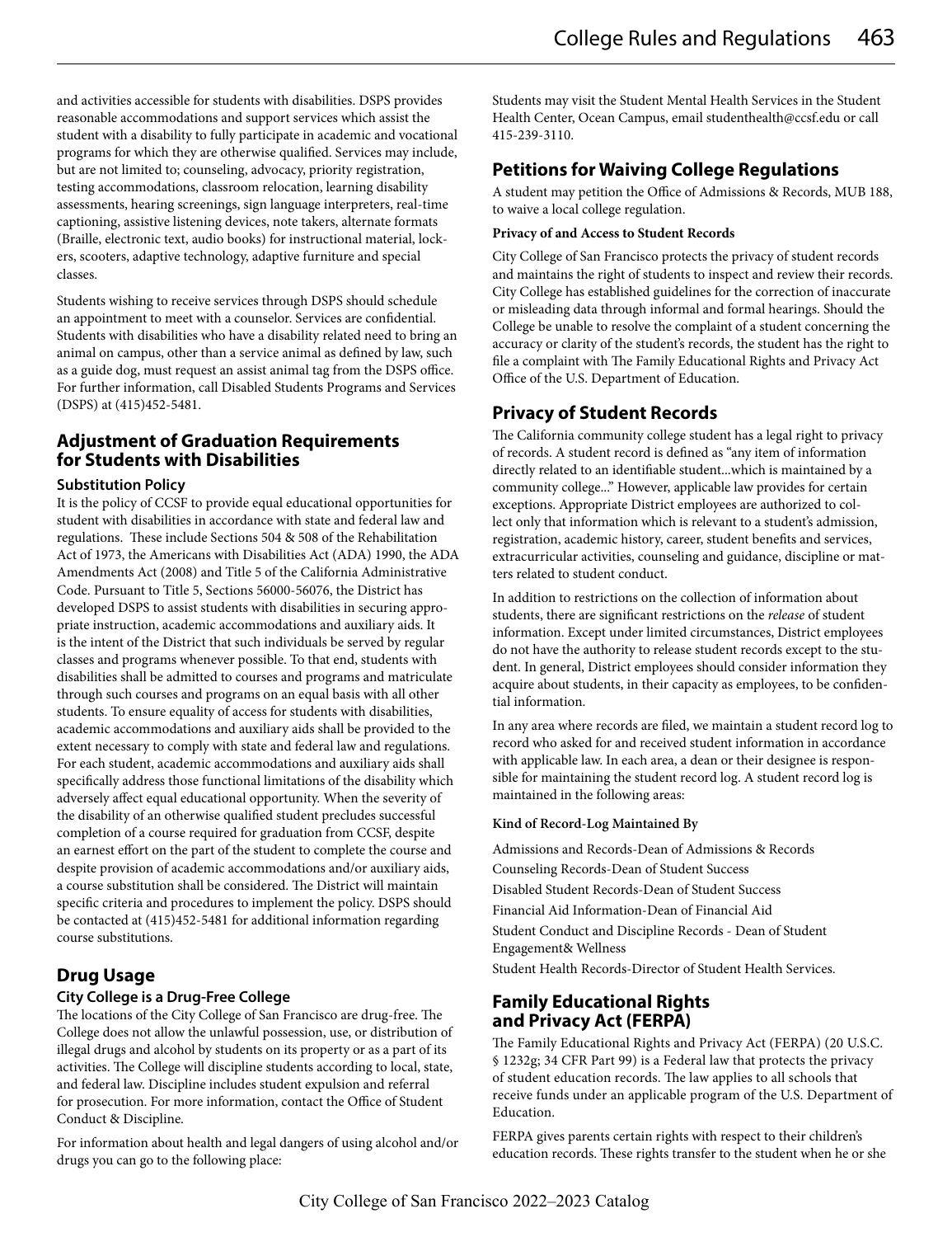reaches the age of 18 or attends a school beyond the high school level. Students to whom the rights have transferred are "eligible students."

- 1. Parents or eligible students have the right to inspect and review the student's education records maintained by the school. Schools are not required to provide copies of records unless, for reasons such as great distance, it is impossible for parents or eligible students to review the records. Schools may charge a fee for copies.
- 2. Parents or eligible students have the right to request that a school correct records which they believe to be inaccurate or misleading. If the school decides not to amend the record, the parent or eligible student then has the right to a formal hearing. After the hearing, if the school still decides not to amend the record, the parent or eligible student has the right to place a statement with the record setting forth his or her view about the contested information.
- 3. Generally, schools must have written permission from the parent or eligible student in order to release any information from a student's education record. However, FERPA allows schools to disclose those records, without consent, to the following parties or under the following conditions (34 CFR § 99.31):
	- School officials with legitimate educational interest;
	- Other schools to which a student is transferring;
	- Specified officials for audit or evaluation purposes;
	- Appropriate parties in connection with financial aid to a student;
	- Organizations conducting certain studies for or on behalf of the school;
	- Accrediting organizations;
	- To comply with a judicial order or lawfully issued subpoena;
	- Appropriate officials in cases of health and safety emergencies; and
	- State and local authorities, within a juvenile justice system, pursuant to specific State law.

Schools may disclose, without consent, "directory" information such as a student's name, address, telephone number, date and place of birth, honors and awards, and dates of attendance. However, schools must tell parents and eligible students about directory information and allow parents and eligible students a reasonable amount of time to request that the school not disclose directory information about them. Schools must notify parents and eligible students annually of their rights under FERPA. The actual means of notification (special letter, inclusion in a PTA bulletin, student handbook, or newspaper article) is left to the discretion of each school.

For additional information or technical assistance, you may call (202) 260-3887 (voice). Individuals who use TDD may call the Federal Information Relay Service at 1-800-877-8339.

Or you may contact us at the following address:

Family Policy Compliance Office U.S. Department of Education 400 Maryland Avenue, SW Washington, D.C. 20202-5920

The following categories of information about students are considered "directory information" pursuant to section 76240 of the *Education Code*: student's name, address, telephone number, date and place of

birth, field of study, participation in activities and sports officially recognized by the San Francisco Community College District, weight and height of members of athletic teams, dates of attendance, degrees and awards received, and the most recent previous public or private school attended by the student. The District may limit or deny the release of specific categories of directory information based upon a determination of the best interest of students. Directory information may be released at the discretion of the College to persons or agencies which the College deems to have legitimate reason for access to the information. To prevent disclosure, written notification must be delivered personally to the Office of Admissions and Records.

Information other than directory information will not be released without the student's written consent unless the College is required to do so by law as, for example, in the case of a court order. Questions about policies and procedures concerning privacy of records and rights of access to them may be referred to the Dean of Admissions and Records.

#### **Electronic Communication Privacy Statement**

The college expects electronics communication privacy protections comparable to those traditionally given to paper mail and telephone communication.

Persons who have questions about the collection or dissemination of student information may contact the Dean of Admissions & Records or the Dean responsible for maintaining the information either by email at admit@ccsf.edu or by phone at (415) 239-3291.

### **Regulations Governing Student and Other Organizations or Persons Desiring to Conduct Noninstructional Activities on Campus**

Under State law and local regulations, the Administrative Staff of City College of San Francisco is responsible to the Governing Board and the Chancellor of the San Francisco Community College District for the organization, operation, and supervision of a sound educational program designed to provide transfer, general, and occupational education; essential student personnel services; and extracurricular activities. To discharge this responsibility, the Administrative Staff is required under the California State *Education Code* and the regulations of the Board of Governors of the California Community Colleges and the Governing Board of the San Francisco Community College District to take all steps necessary to prevent the conduct on campus of any activity that interferes with instruction or is otherwise inimical to the welfare of the student body or of individual students.

City College has therefore established various regulations, including those governing the following: student activities and government; noninstructional student meetings held on campus; guest speakers at such meetings; the use of City College facilities by student or other organizations or movements; and the distribution, posting, or other use of bulletins, circulars, and publications of any kind on campus. These regulations, like all others in effect at City College, have been established in conformance with the responsibilities assigned to and under the authority vested in the Administrative Staff under State law and College District regulations.

### **Student Governance: Policies, Regulations, and Procedures Governing Students, Student Organizations, and the Use of Facilities**

#### **Section I. General Provisions**

**Part A. Enactment Procedures**

The policies, regulations, and procedures governing students, student organizations, and the use of facilities at City College of San Francisco are established as follows: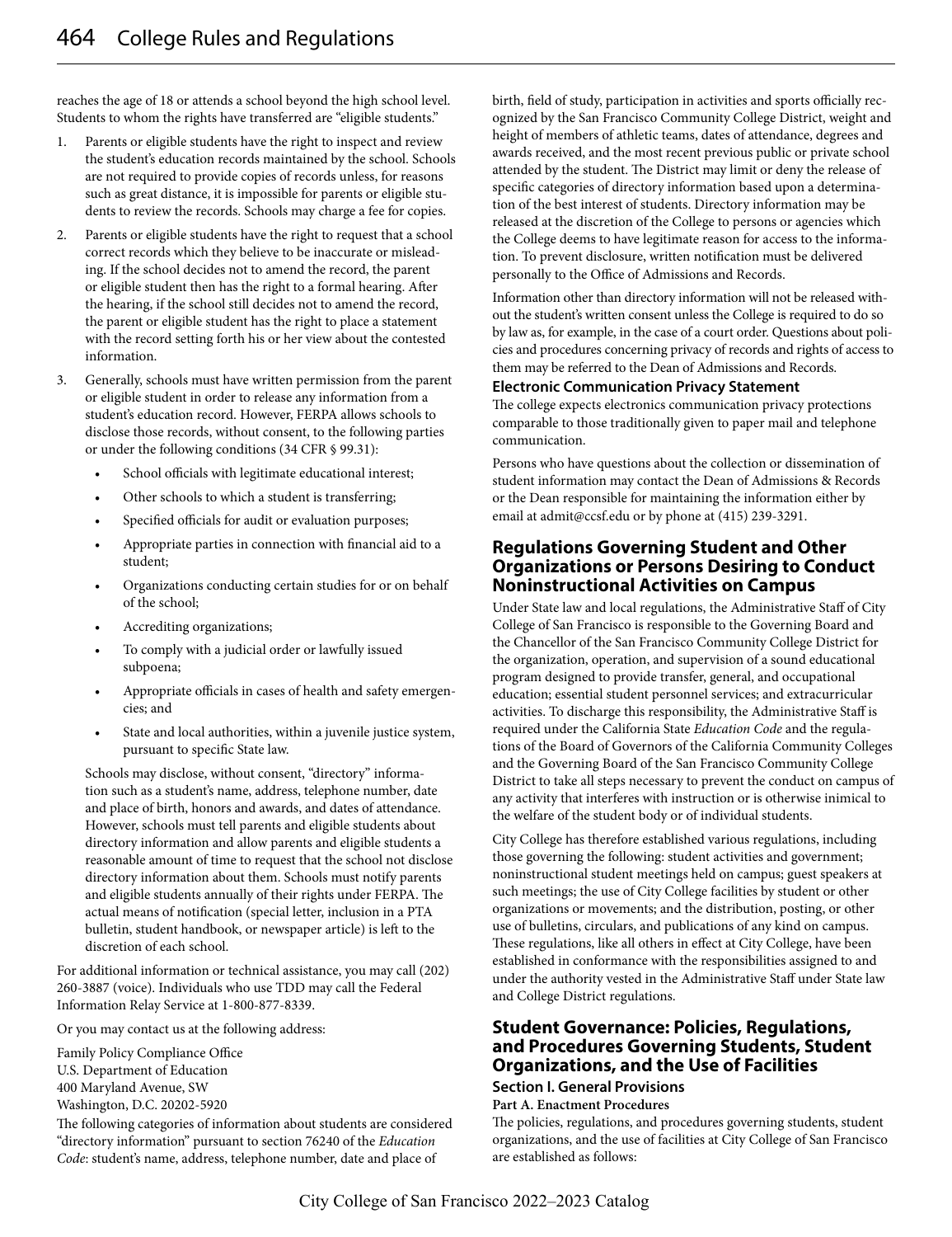- 1. Guidelines are set forth by the College Administration.
- 2. The guidelines are reviewed by the Chancellor of City College in order to ensure conformance with State codes and local policies and regulations.
- 3. Upon approval by the Chancellor, the guidelines are submitted to the Governing Board of the College, with a request for approval. The guidelines become effective upon approval by this agency.

#### **Part B. Procedure for Revision**

The policies, regulations, and procedures stated in the following pages were established in accordance with the procedure described above, and may be revised only in accordance with that procedure or to meet legal requirements.

#### **Part C. Definition of the Term "Student"**

The term student, as used in connection with the foregoing College policies, regulations, and procedures is defined as follows: a person officially registered in at least one course at City College of San Francisco.

#### **Section II. Students and Student Organizations**

#### **Part A. Student Government**

- 1. Student Government
	- Under State law and the Governing Board policy, the Chancellor of City College may authorize the establishment and continuance of the Associated Students, approve its membership fees, and delegate to it, as set forth in the Education Code and in the Constitution of the Associated Students, the specified fiscal and legislative powers and responsibilities concerning the affairs of its membership.
- 2. Fiscal Policy of the Associated Students

The Chancellor of City College is responsible for the fiscal soundness of the Associated Students of City College of San Francisco. It is their responsibility to ensure that the financial operation of the Associated Students is in accordance with the provisions of the laws of the State of California and the policies of the Governing Board of the College.

#### **Part B. Student Organizations**

- 1. Registration of Student Organizations An organization not prohibited by law may become a registered on-campus student organization by complying with the registration procedures and membership regulations established by the Student Council of the Associated Students.
- 2. Policy Regarding Discrimination in Choice of Members Membership regulations of student organizations must specify that eligibility for membership shall not be determined through discrimination based on race, age, physical disability, sexual orientation, creed, color, or sex. Questions of discrimination on these and other bases shall be reviewed by the Associate Director of Student Activities. The Associate Director's decision may be appealed to the Dean of Student Engagement & Wellness.
- 3 Sponsors of Registered Student Organizations The Chancellor of City College may appoint sponsors for and establish regulations concerning sponsorship of registered student organizations.
- 4 Standards of Conduct and Discipline Student organizations are required to comply with College policies, regulations, and procedures. Members of these organizations

are subject to disciplinary action for violation of such policies, regulations, or procedures.

- 5. Use of the Name of City College of San Francisco Only a duly registered on-campus student organization may use the name of City College of San Francisco as a part of its own name. A student organization may advocate its own views and positions, but at no time shall an organization or a coalition of student organizations purport to represent the entire student body of City College of San Francisco.
- 6 Use of College Facilities by Student Organizations College facilities may be used by registered student organizations for meetings, social functions, raising funds, recruiting participants, and posting and distributing literature only in accordance with State law, Governing Board policy, and College rules, regulations, and procedures. Requests for use of facilities shall be made to the Student Activities Administrator, sufficiently in advance to permit proper planning for the proposed use.
- 7. Collection of Fees

Registered student organizations, in accordance with State law, Governing Board policies, and College rules, regulations and procedures may collect dues and initiation fees, conduct sales, and charge admission fees to certain student activities. Funds collected through these activities are subject to financial accountability as specified in the *Guidelines for the Management of A.S. Funds*. Raising of funds for charitable organizations shall be in accordance with established policies of the Governing Board.

#### **Part C. Free Speech and Advocacy**

1. Statement of Policy

The Constitution of the United States guarantees freedom of assembly or association. However, this guarantee does not prohibit a governing board or a college administration from adopting reasonable regulations governing the exercise of these rights on a college campus. The right of freedom of speech, for example, is not paramount to the right of privacy. Guidelines governing the exercise of free speech on the City College campus are developed, therefore, in order to ensure that other equally important legal rights are protected as stipulated in State law and local regulations.

2. Regulations Governing Free Speech

In order to facilitate the equitable application of the principles of free speech on campus, City College has established the guidelines enumerated in Part D as the means of ensuring orderly conduct, noninterference with College functions or activities, identification of sponsoring groups or persons, and protection of persons against practices that would make them involuntary audiences on campus for another person's exercise of free speech. Whenever the Chancellor of City College considers it appropriate, they may require that either one or both of the following conditions be observed in connection with a campus meeting addressed by speakers: (1) that the chairperson of the meeting be a person approved by the Chancellor; and (2) that the speaker be required to answer questions asked by the audience. It shall be the responsibility of the Chancellor to allow opportunity for the expression of a variety of view-points.

- 3. Regulations Governing Guest Speakers
	- a. Request Procedures:
		- The chairperson or president of a registered on-campus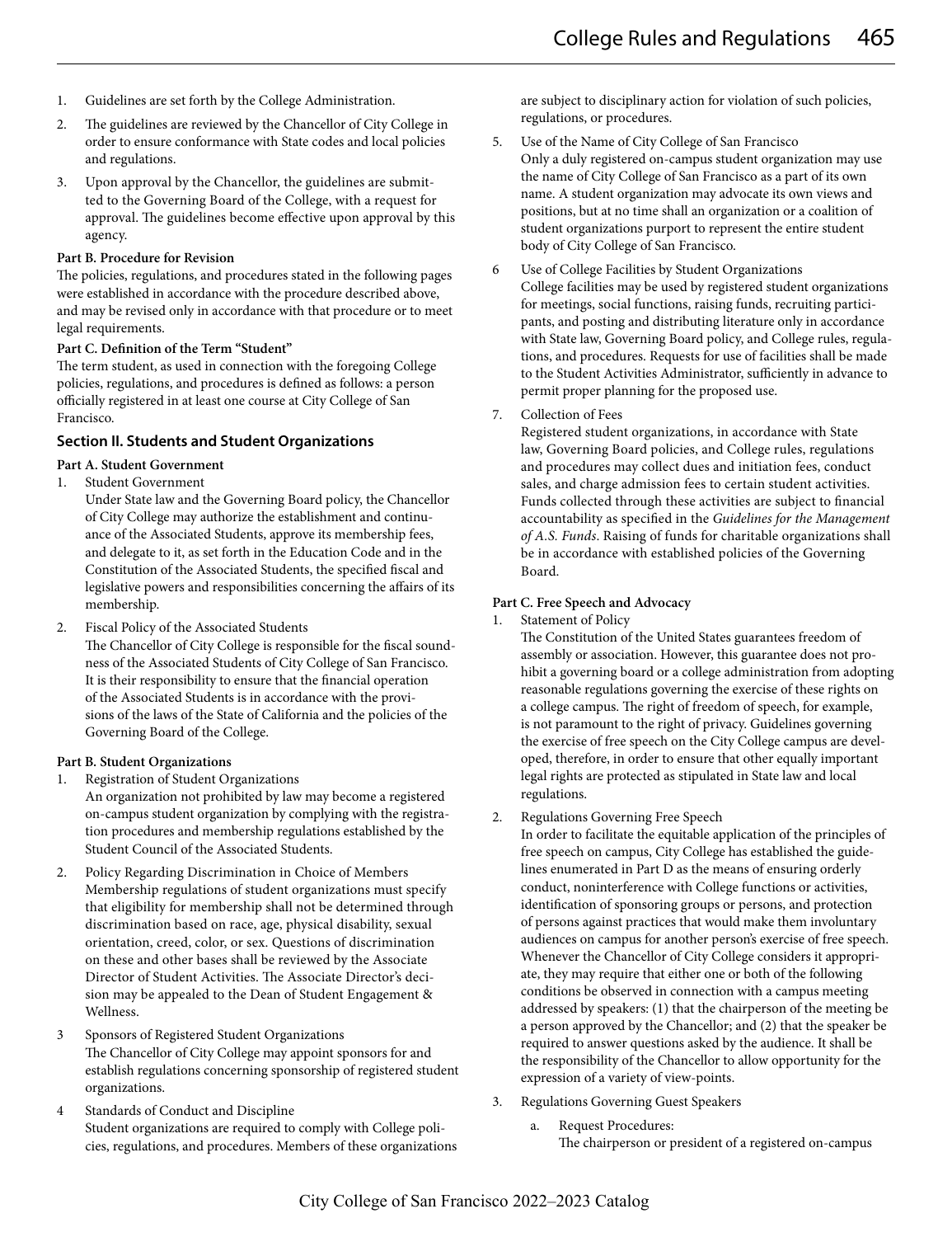organization requesting facilities for an off-campus speaker should sign up with the Student Activities Administrator, for the time and place desired (see Rule 5 and Part D).

- b. Review of Request for a Speaker: If a decision on a request for an off-campus speaker is to be reviewed, the Student Activities Administrator, and/ or the on campus organization making the request (represented by the student chairperson and the faculty sponsor) may refer the matter to Associate Vice Chancellor of Student Affairs for their specific recommendation to the Chancellor.
- c. Sponsorship:

Sponsors of student organizations are required to review all requests for off-campus speakers in advance, and students are required to present to the Student Activities Administrator, a form signed by their sponsor when requesting a time and a place for an off-campus speaker's address. Every sponsor of a campus organization is expected to make arrangements for a guest speaker's appearance before his/her group on campus, and should be present during the address. A substitute should be appointed if the sponsor cannot be present.

4. Regulations Governing the Scheduled Use of the Free-Speech Area

The following guidelines are established to facilitate the equitable use of the City College free-speech area by all students:

- a. Only registered students (not substitutes) who have signed up in advance for use of the free-speech area are permitted to use the area.
- b. A sign-up list governing use of the area for at least two weeks in advance must be maintained in the Student Activities Administrator's Office, in order to permit proper scheduling.
- c. Students wishing to use the area for impromptu speeches or presentations must sign up for a single half-hour period at a time, and must use that period before signing up for another one. If more flexible scheduling permits, however, the Student Activities Administrator, at their discretion, may allow a student to sign up for more time on the twoweek master calendar.
- d. For a special event, such as an address by a sponsored off-campus speaker or an organized, planned debate, more than the half-hour period may be made available for use of the free-speech area. Chairpersons of on-campus organizations should sign up for such special events at least three College days in advance, but a week's notice is recommended.
- e. Students desiring to use the free-speech area for impromptu use or special events must
	- i. sign up for the time period available, and
	- ii. indicate the general topic to be discussed or entertainment activity to be scheduled.
- f. If the schedule governing the use of the free-speech area cannot be followed, the following rules will apply:
	- i. If a student does not arrive at the area for a scheduled appearance, another student may be permitted to

sign up for the time not being used. In such instances, however, at least ten minutes must be allowed for the scheduled event to take place before anyone may sign up for the unexpired time.

- ii. A scheduled activity must be allowed to continue at the free-speech area until the next scheduled event, at which time the podium must be vacated promptly.
- iii. If time becomes available during the day because of cancellation of a scheduled event, a student scheduled for another time may be permitted to sign up for the area in addition to his scheduled activity, but may not deliver their initially scheduled address until the time originally scheduled.
- g. A speaker scheduled to use the free-speech area should permit another student or students to speak in reply to their remarks while they are using the area, without the others signing up in advance as scheduled speakers. However, this provision does not apply to students denied the right to use the area because of prior disciplinary action by the administration (see Section 4 above).
- h. If verification is needed to demonstrate priority for use of the free-speech area, the Student Activities Administrator, will issue special scheduled cards to verify student sign-ups for particular periods and dates.
- i. If necessary, and then only if a serious disturbance arises at the free-speech area, campus police or other persons delegated by the administration are authorized to ask for the identity of persons claiming the right to use the area.
- j. For rules for the distribution of literature, commercial free speech rights, the manner of collecting funds on the City College campus, or for additional information, contact the Student Activities Office.
- 5. Use of Bulletin Boards and Distribution of Materials on Campus Individual students or authorized student organizations desiring to distribute or post bulletins, circulars, or publications on the City College of San Francisco campus must obtain permission from the Student Activities Administrator. Materials originating from sources outside City College must bear the official approval of the Student Activities Administrator. College bulletin boards and tack boards may not be used for commercial purposes.
- 6. Violation of Regulations

Students who violate the preceding regulations regarding student governance and the use of bulletin boards and distribution of materials on campus will be subject to disciplinary action.

7. Observance of Regulations Governing the Student Activities Program Officially registered students desiring to take part in an activity of the Associated Students of City College of San Francisco or of any other organization sponsored by City College may do so only in conformance with the rules and regulations of the Associated Students, the particular organization, and the College.

#### **Part D. Use of College Facilities**

Under the California *Education Code* sections 82537 to 82548 and the *Administrative Regulations of the San Francisco Community College District*, organizations or persons not directly connected with the City College of San Francisco may use campus facilities only under certain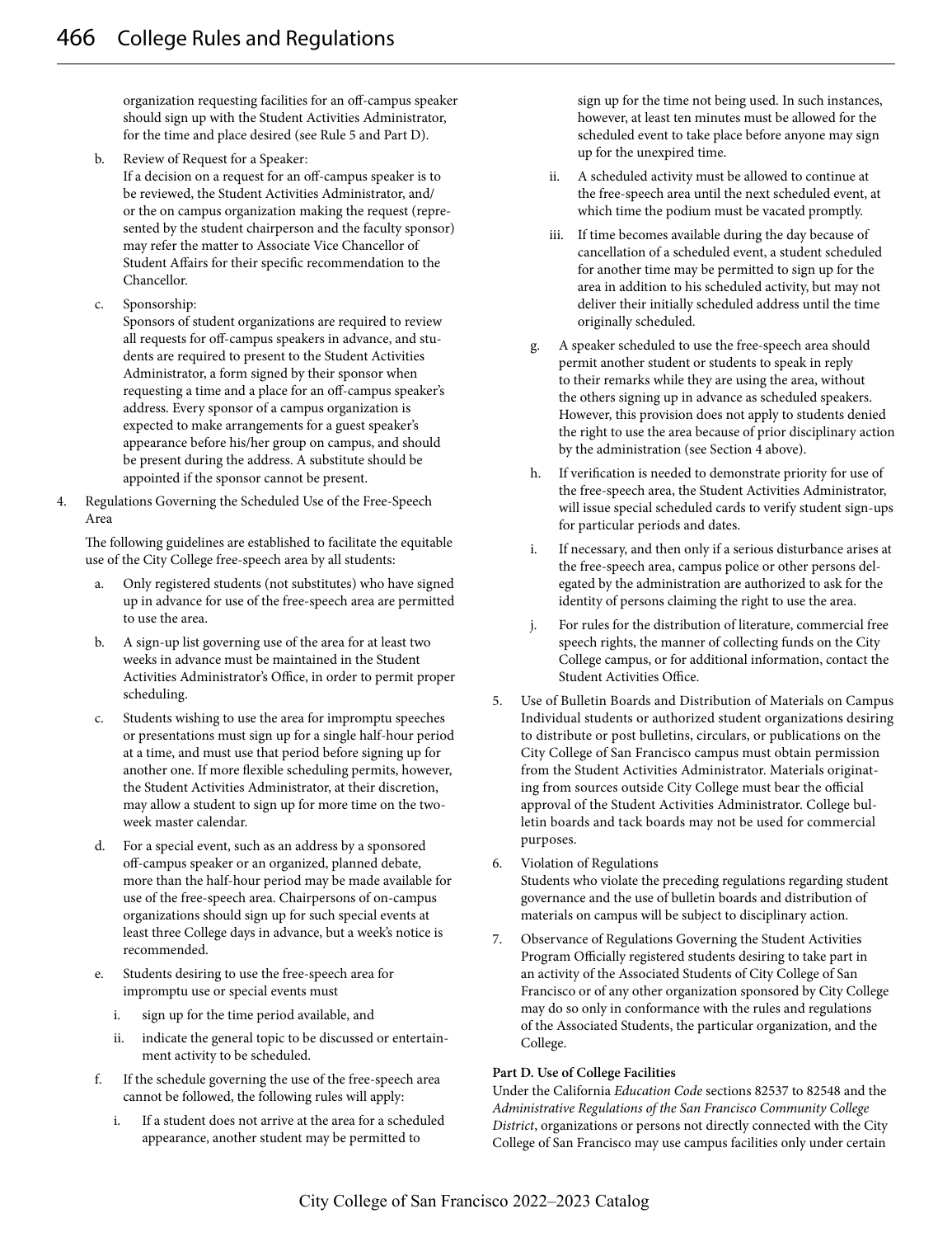limited conditions, and must make application for such use through the Office of Facilities and Planning of the San Francisco Community College District. Under the preceding law and regulation, ad hoc student groups are subject to the policy governing organizations and groups not directly connected with City College.

### **Regulations Governing Solicitation at City College of San Francisco-Ocean Campus**

Members of the public are welcome to speak and/or distribute written materials within the designated areas of each location subject to the time, place, and manner regulations and posting/distribution guidelines.

The following regulations are established to govern solicitation by off-campus organizations and individuals to table, display materials, petition, engage in public address, distribute literature and/or post flyers on CCSF's Ocean Avenue campus.

- 1. Before setting up a table or display, engaging in public address, distributing literature, seeking signatures on a petition and/or posting flyers, all solicitors shall report to the Office of Student Activities to sign in to notify the Student Activities Administrator of the solicitor's presence on campus, and to acknowledge receipt of these regulations. This notice does not involve any application or approval process, and therefore, the ability to use the designated area cannot be denied. This notice is only intended to provide CCSF with knowledge of the solicitor's presence on campus so that CCSF can notify the appropriate members of its staff whose services might be needed or impacted by the use of the designated area.
- 2. The designated areas for solicitors to table, set up displays, seek signatures on a petition and/or engage in public address at Ocean Campus are RAM PLAZA located between Smith Hall and the Student Union, the CLOUD SCIENCE MALL located between Cloud Hall and Science Hall, and the WELLNESS CENTER AMPHITHEATRE located outside of the Community Health and Wellness Center and the Student Union. The solicitor must REMAIN in these specified areas only.
- 3. Tables and display materials may be set up only in the above designated areas on Ocean Campus. Solicitors must provide their own signage, tables, chairs, and materials. Free gifts (other than food and drink) may be distributed. Literature/newspapers and/ or other items cannot be sold, nor can donations be solicited from any student, faculty, or classified staff in the designated areas or anywhere on the Ocean Campus.
- 4. The use of sound amplification is only allowed in RAM PLAZA and the WELLNESS CENTER AMPHITHEATRE. Solicitors shall not use any means of amplification that creates a noise or diversion that disturbs the orderly conduct of the College, campus, or classes taking place at that time. No sound amplification of any kind is allowed in the CLOUD SCIENCE MALL.
- 5. Solicitors who wish to distribute literature only (i.e. who do not also want to set up a table or display, petition and/or engage in public address) may do so in the above designated areas as well as on the sidewalks and pathways along Cloud Circle, leading to Cloud Hall, Science Hall, and Batmale Hall from Cloud Circle, leading to Science Hall from Frida Kahlo Way, leading from Parking Lot H between Smith Hall and Conlan Hall to Cloud Circle and leading from Judson Avenue in front of the Diego Rivera Theatre, between the Visual Arts and Creative Arts

Buildings to Cloud Circle. Solicitors may not distribute literature in any other areas, including parking lots, the sports facilities, any construction zones and the areas surrounding the Student Health Center, the Arts Extension Building and/or the Orfalea Family Center.

- 6. Solicitors MAY NOT walk up to pedestrians and force them to take literature, follow pedestrians to classes or elsewhere on campus, or obstruct the flow of traffic of pedestrians walking to and from buildings. No solicitor shall touch, strike, or impede the progress of pedestrians, except for incidental or accidental contact, or contact initiated by a pedestrian.
- 7. Any solicitor who is distributing literature must retrieve and remove or properly discard any literature that is discarded or dropped in or around the area in which the solicitor is distributing literature prior to leaving that area.
- 8. Solicitors should refer to the Posting Guidelines before hanging materials. Such Posting Guidelines are available at the Student Activities Office.
- 9. Solicitors are expected to conduct themselves in a respectful manner toward all students and college personnel and to follow a code of conduct which prohibits the following:
	- a. Abuse or any threat of force or violence directed toward any member of the College or to an authorized College visitor while on College property
	- b. Willful misconduct that results in the injury or death to a student or College personnel or injury to property belonging to a member of the College or to an authorized College visitor while on the property.
	- c. Unauthorized entry to or use of College facilities, supplies, or equipment
	- d. Obstruction or disruption of classes, administration, or authorized College activities
	- e. Violation of College rules and regulations including those concerning the use of college facilities, or the time, place, and manner of public expression or distribution of materials
	- f. Disorderly conduct that interferes with the College's primary educational responsibility
	- g. Failure to comply with these regulations and the directions of College officials, staff, or campus police to enforce these regulations.

These regulations are specific to Ocean Campus, but apply to all locations of CCSF. For locations other than Ocean Campus, solicitors must contact the applicable dean at the respective center.

Consequences of failure to comply with the above regulations include:

- 1. Written warning; if after a warning, failure to follow regulations continues, the solicitor will not be allowed access to CCSF for a period of four (4) school months or the rest of the semester, whichever is longer.
- 2. If failure to follow any of the above continues after the four month or semester suspension, access to CCSF will be denied.

# **Posting and Distribution of Guidelines**

City College of San Francisco, pursuant to applicable law, provides for the posting and distribution of literature on campus by off-campus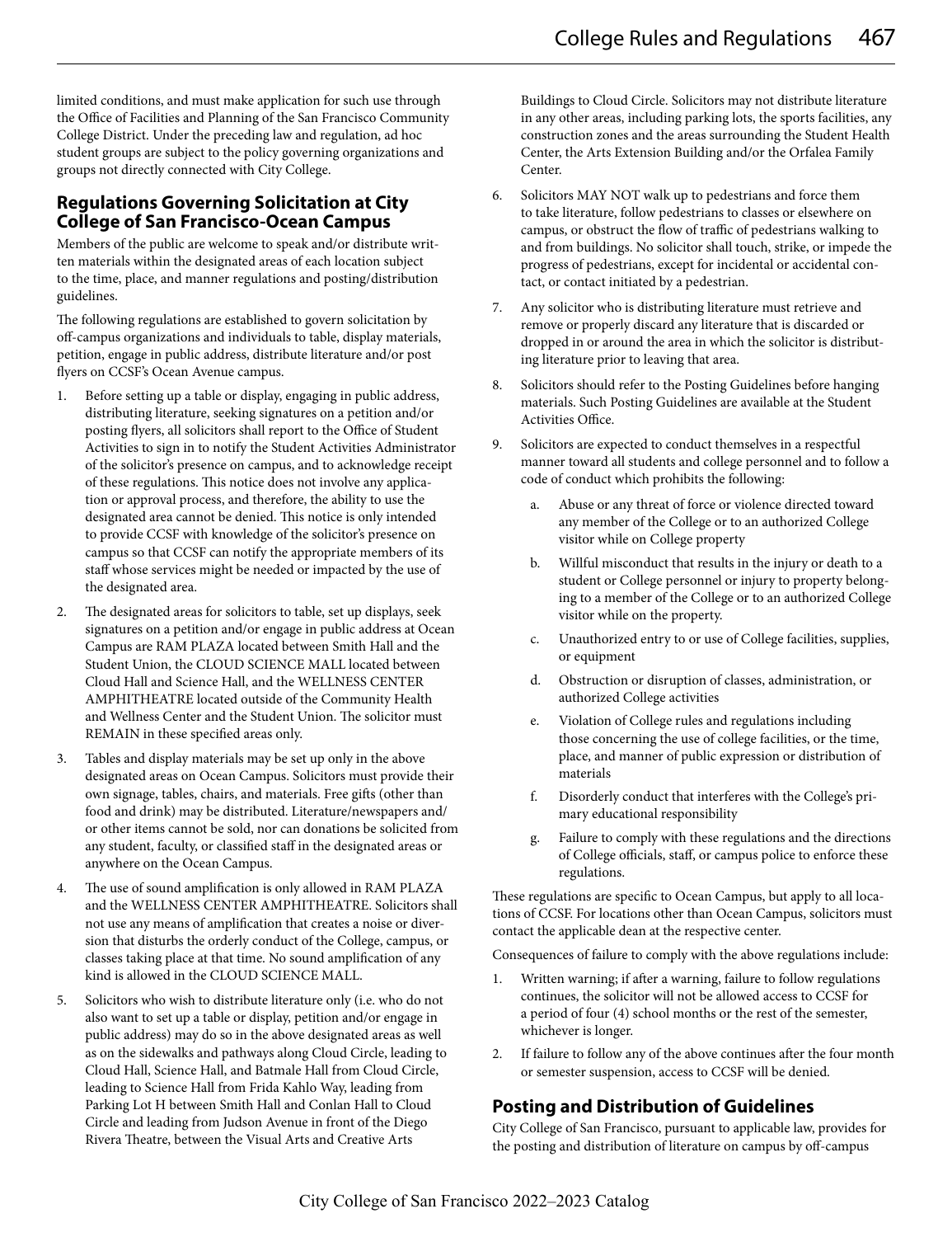organizations and/or individuals. The following guidelines have been established to facilitate effective and organized dissemination of information on the Ocean Campus.

#### **Posting:**

- 1. Items for posting may be no larger than 11"x17", and the use of recyclable materials is recommended.
- 2. Each item must clearly state on its face the name of the individual or organization posting the item, the date of the event advertised, if any, and the date the item was posted.
- 3. Posted items will be removed from the bulletin boards two weeks after the date the item was posted or after the date for the event advertised on the item had passed, whichever is earlier. If a bulletin board has no space available after such removal of expired items, any items that do not show a date of posting on their face or an event date will be removed.
- 4. Flyers that are in a language other than English must include English description, summary, or translation in the flyer, or have a separate flyer that provides the information in English and they must be posted side by side.
- 5. Tacks or pushpins should be used to post items-tape, glue, nails and industrial staples are prohibited.
- 6. No more than one item per event or organization, if the item posted is a general announcement, may be posted on each board.
- 7. Posting is allowed only on boards established for that purpose as listed below.
- 8. Items posted on buildings, poles, garbage containers, trees, campus directional signs or anywhere other than the approved bulletin boards listed below will be removed.
- 9. Bulletin boards are located at the following sites:
	- Arts Extension: 2 boards directly opposite the main entrance on the main floor
	- Batmale Hall: 2nd floor, 4th floor, 5th floor, 6th floor, 7th floor
	- Cloud Hall: 1st floor, 2nd floor, 3rd floor
	- Conlan Hall: 1 board opposite room 104
	- Creative Arts: 1board near west side entrance on the 1st floor
	- Smith Hall: 2 wooden boards on wheels
	- Student Union: 1 board across from room 209, 2 in upper level and 1 in lower level

#### **Distribution**

- 1. All off-campus organizations and/or individuals wishing to distribute literature must report to the Office of Student Activities to sign in to notify the Student Activities Administrator of the solicitor's organizations and/or individuals.
- 2. Distributors are required to provide the following information: name of organization, contact name, and dates and times of distribution.
- 3. Any person who have not signed in before distributing literature on campus are subject to disciplinary action by the Student Activities Administrator.
- 4. Solicitors who wish to distribute literature only (i.e. who do not also want to set up a table or display and/or engage in public address) may do so Ram Plaza, the Wellness Center Amphitheater and the Cloud Science Mall as well as on the sidewalks and path

ways along Cloud Circle, leading to Cloud Hall, Science Hall, and Batmale Hall from Conlan Hall to Cloud Circle, and leading from Judson Avenue in front to the Diego Rivera Theatre to Cloud Circle. Solicitors may not distribute literature in any other areas, including parking lots, the sports facilities, any construction zones and the areas surrounding the Student Health Center, the Arts Extension Building and/or the Orfalea Family Center.

**For further information and assistance, contact the CCSF Student Activities Office Student Union Room 205, 239-3212.**

# **Student Conduct and Discipline**

Community and College Districts are required by law to adopt standards of student conduct along with applicable penalties for violations (Education Code Section 66300). The San Francisco Community College District has complied with this requirement by adopting BP 5.16, BP 5.17, AP 5.16 and AP 5.17. The purpose of this Board Rule is to provide uniform procedures to assure due process when a student is charged with a violation of these standards. All proceedings held in accordance with these procedures shall relate specifically to an alleged violation of the established code of student conduct.

It is the purpose of the student disciplinary system to further the educational mission of the College by resolving alleged violations of the Student Code of Conduct and other applicable policies regarding student behavior. CCSF provides a student the opportunity to address the allegations as laid out in the Due Process procedures.

All students are expected to behave themselves honorably in all endeavors they undertake as students at the College. Our student disciplinary process exists to set a standard for behavior on our campus. It is not meant to replace or substitute for the Federal or State legal system or other legal avenues. However, the student disciplinary process provides an important forum to respond to the interests of the CCSF community. It is here for two purposes: to help create a safe environment where academic life can flourish and to promote the development of students.

Our processes are designed to educate and, where appropriate, sanction those students who violate College regulations. We seek both to promote a student's sense of responsibility by enforcing accountability, and to protect our community, when necessary, which may mean removing or restricting those who pose a threat to others. Our intention is to emphasize the peaceful and productive handling of conflict as much as possible and where appropriate. We strive to be a safe, helpful and efficient resource for the entire CCSF community.

For more information about student conduct procedures, please contact the Office of Student Conduct & Discipline at (415) 239-3211 or at studentaffairs@ccsf.edu.

# **Code of Student Conduct**

Disciplinary sanctions may be imposed for good cause, which includes, but is not limited to, the following offenses:

#### **General Behavioral Misconduct and Non-Compliance Violations**

- 1. Disruptive behavior, willful non-compliance, willful and persistent profanity or vulgarity, or the open and/or persistent defiance of the authority of, or persistent abuse of, District personnel or officials acting in the performance of their duties, violating the rights of other students.
- 2. Failure to comply with directions of District officials, faculty, staff or campus police officers who are acting in the performance of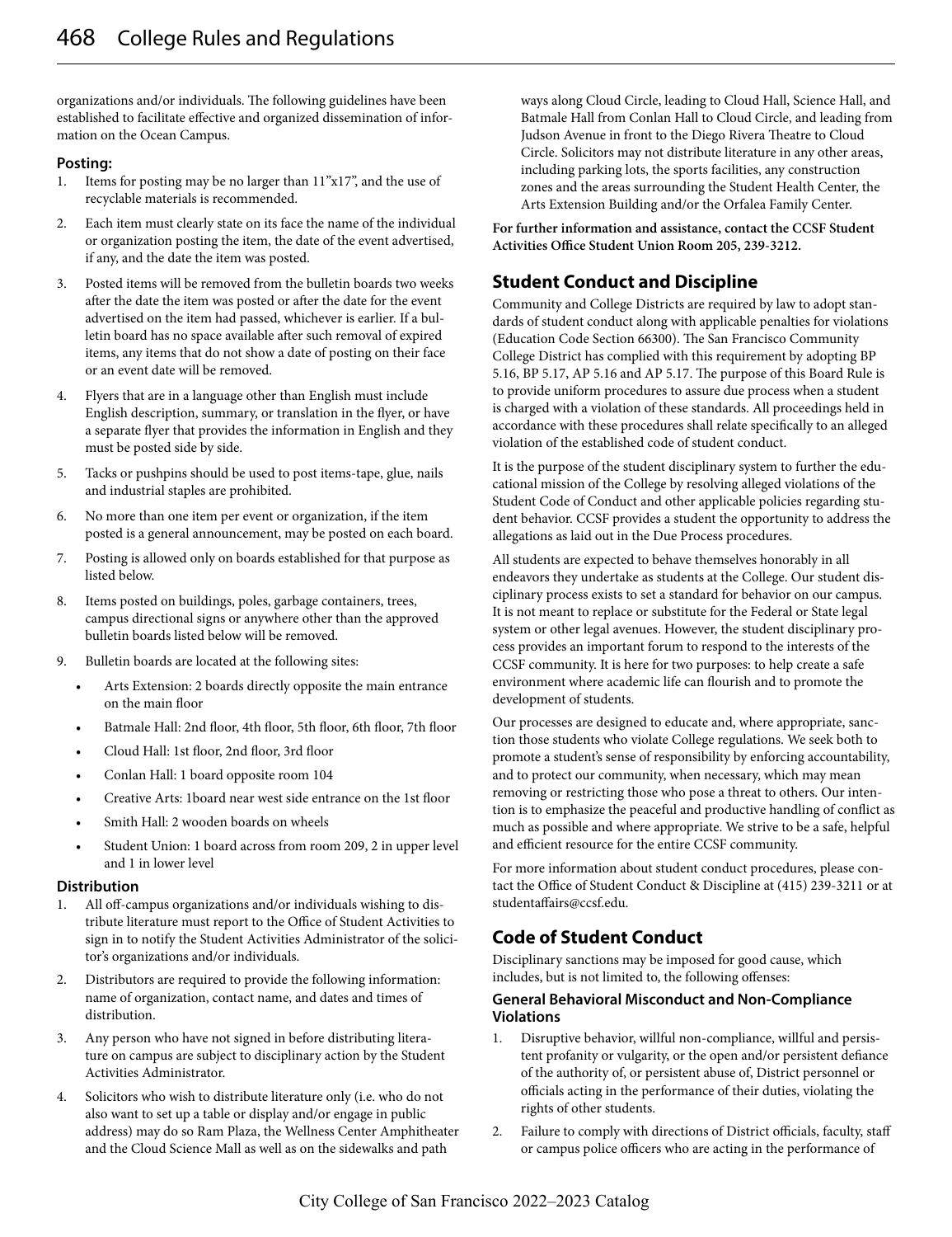their duties, including failure to identify oneself when on District property or at a District sponsored or supervised event, or upon the request of a District official acting in the performance of his/ her duties.

3. Persistent or continued serious misconduct where other means of correction have failed to bring about proper conduct.

#### **Physical and Verbal Misconduct Violations**

- 4. Willful misconduct which results in injury or death to a student or District personnel or which results in cutting, defacing, or other injury or damage to any real or personal property owned by the District; or injury or damage to property belonging to a member of the District community or to an authorized District visitor while on District property.
- 5. Assault or battery, abuse, extortion, or any threat of force, violence, or death, or any terrorist threats as defined in Education Code section 48900.7(b), directed toward any member of the District community (including but not limited to students and employees), or District visitor engaged in authorized activities, or to any District property, or aiding and abetting, as defined in Penal Code section 31, the infliction or attempted infliction of physical injury on another person.
- 6. Disorderly, lewd, indecent, obscene, slanderous, libelous or offensive conduct or expression (including clothing) that interferes with the District's primary educational responsibility or that breaches the peace on District property or at any District sponsored or supervised function, or such conduct or expression that so incites students as to create a clear and present danger of the commission of unlawful acts, or substantial disruption of the orderly operations of the District on any District property or at any District sponsored or supervised function.
- 7. Instructors in special areas (i.e., gymnasium and laboratories) and in specialized fields or disciplines (e.g., Construction, Nursing, Physical Education) may require students to wear particular clothing for suitability or to meet health and/or safety regulations.

#### **Academic Dishonesty Violation**

8. Academic or intellectual dishonesty such as cheating or plagiarism. Cheating is defined as taking an examination or performing an assigned, evaluated task in a dishonest way such as having improper or unapproved access to answers or exams. Plagiarism is defined as the unauthorized use of the written language and thought of another author without proper quoting or citing and representing him/her as one's own.

#### **Financial and Monetary Misconduct Violations**

- 9. Dishonesty such as theft or the unlawful taking of property from the rightful owner, or knowingly receiving stolen property belonging to the District or any other rightful owner, knowingly furnishing false information to the District including misrepresentation of oneself or of an organization as an agent of the District, or forgery, alteration, or misuse of District documents, records or identification.
- 10. Failure to satisfy District financial obligations, including but not limited to damages to District property and equipment.
- 11. Participation in gambling, which includes betting, wagering or selling pools, playing card games for money, or using District resources (including but not limited to telephones and computers) to facilitate gambling.

#### **Disturbance, Unauthorized Use and/ or Misuse of Facilities, Property, Services, Classes, Resources, Equipment**

- 12. Unauthorized entry to or use of District facilities, supplies or equipment (including but not limited to computing, networking and information resources).
- 13. Defacement and/or destruction (without approval) of District property, equipment, and records are prohibited.
- 14. Violation of District rules and regulations, including those concerning student organizations, the use of District facilities, or the time, place and manner of public expression or distribution of materials, as defined in Education Code section 66301.
- 15. Violation of other applicable federal, state and municipal laws and District rules and regulations in connection with attendance at programs or services offered by the District or while on District property or at District sponsored activities.
- 16. Violation of parking rules and regulations as well as traffic regulations on District property, including but not limited to speeding, driving in the wrong direction, or other reckless driving behavior.
- 17. Entry of visitors (including infants and children) in a classroom without the prior consent of the instructor. If a child or infant interferes with the instructor's ability to teach, students whose children or infants require the use of childcare services should register with CCSF's childcare resources.
- 18. Entry of animals in classrooms or labs except as necessary to provide reasonable accommodations and assistance to disabled students. Students who require the use of a service or comfort animal should register with and provide documentation to Disabled Students Programs and Services (DSPS).
- 19. Obstruction or physical or verbal disruption of classes, computer laboratories or study facilities (including but not limited to Library and Learning Assistance Center), student activities, administration, disciplinary procedures, governance processes, or other authorized District activities, services, operations or functions or prevention of authorized guests from carrying out the purpose for which they are on District property.

### **Technology and Weapons Violations**

- 20. Violation of the District's Computer Usage Policy (see appropriate sections of the CCSF College Catalog for a complete version of the Policy).
- 21. Use by any person, including a student, of any electronic listening or recording device in any classroom without the prior consent of the instructor (as defined in Education Code 78907), except as necessary to provide reasonable auxiliary aids and academic adjustments to disabled students. Any person, other than a student, who willfully violates this section shall be guilty of a misdemeanor.
- 22. Persistent and willful use of a cell phone or other communication device by a student in a classroom or laboratory (e.g., talking, text-messaging, recording) without the prior consent of the instructor or laboratory monitor.
- 23. Possession while on District property or at any District sponsored function, of any of the following weapons (except for persons given permission by the Chancellor or designee as members of law enforcement operations): any instrument or weapon of the kind commonly known as black-jack, fire bomb,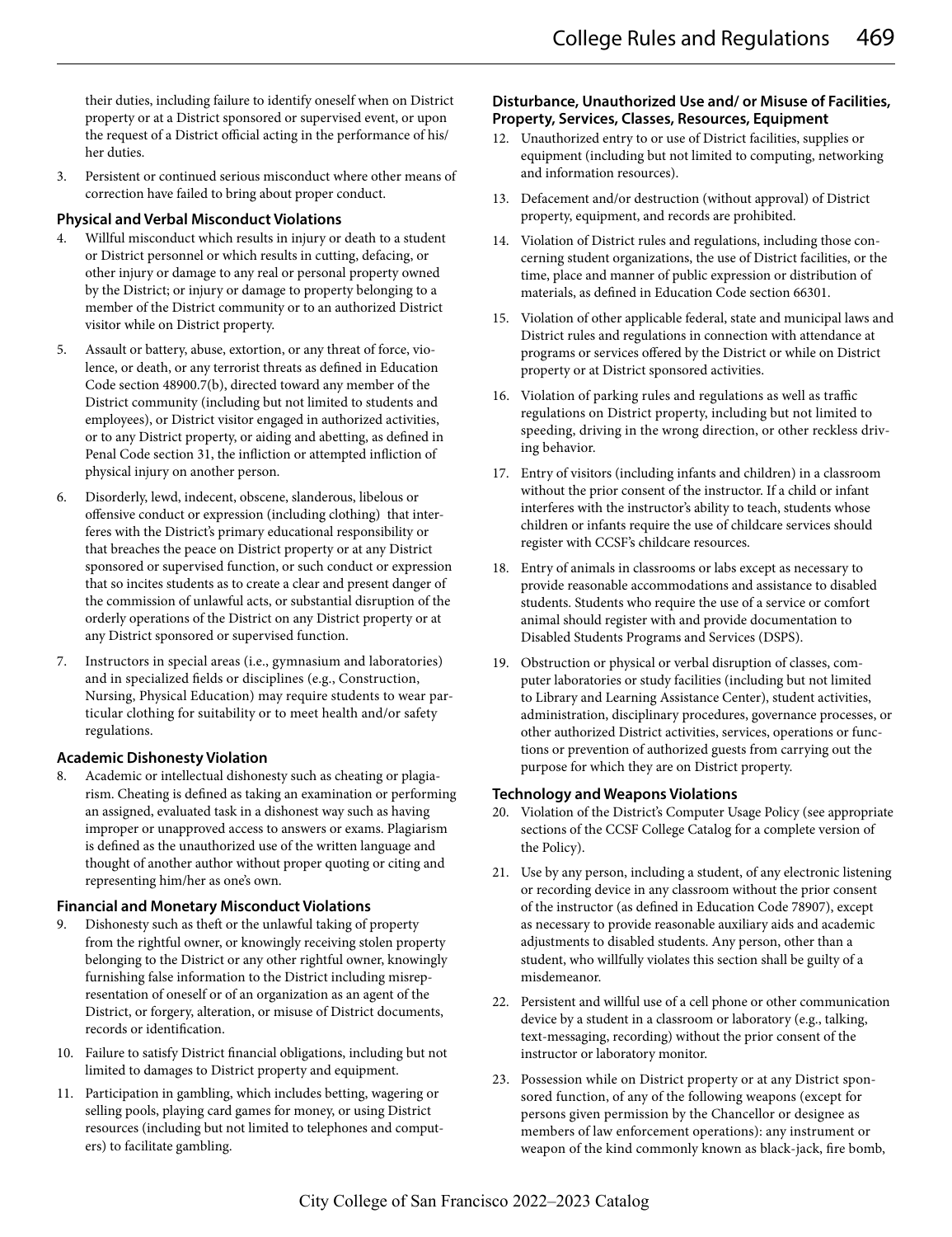billy club, sand club, metal knuckles; any dirk, dagger, or knife having a blade longer than two inches; any switchblade longer than two inches; any razor with an unguarded blade; any firearm (loaded or unloaded) such as a pistol, revolver, rifle, automatic or semi-automatic weapon; any metal pipe or bar used or intended to be used as a club; or any other item, such as a chain that can be used as a threat to do bodily harm.

#### **Health and Substance Violations**

- 24. Unlawful use, sale, distribution or possession of, or the presence on campus while under the influence of any controlled substance as listed in the California Health & Safety Code (except as expressly permitted by law and evidenced by medical authorization), or the use, sale, or distribution of any poison classified by laws defining controlled substances, while on District property or at District functions, or the unlawful use, possession of or offering, arranging or negotiating the sale of any drug paraphernalia.
- 25. Willful or persistent smoking including vaping and expectorating chewing tobacco in any area where smoking has been prohibited.

#### **Sexual Misconduct Violations**

- 26. Violation of the District's Sexual Harassment Policy as defined by Board Policy 1.36.
- 27. Violation of the District's Sexual and Other Assaults on Campus Policy as defined by Board Policy and Administrative Procedure 2.09.

#### **Harassment, Threatening, Stalking and Hazing Violations**

- 28. Harassing, provoking, intimidating or threatening anyone who is a witness in a school disciplinary proceeding, administrative proceeding or law enforcement investigation for the purpose of preventing the individual from being a witness or retaliation for being a witness.
- 29. Engaging in intimidating conduct or bullying against another student or employee of the District through words or actions, including direct physical contact, verbal assaults such as teasing, name-calling, social isolation, manipulation, and cyberbullying (e.g., baiting or sexting) or engaging in intimidating conduct or bullying through other electronic means (e.g., social media, cellular phones, and email).
- 30. Causing, threatening or attempting to cause or participating in an act of hate violence, as defined in Education Code Section 233(e).
- 31. Stalking, defined as a pattern of conduct by a student with intent to follow, alarm or harass another person and which causes that person to reasonably fear for his or her safety, and where the student has persisted in the pattern of conduct after the student has been told to cease the pattern of conduct. Violation of a restraining order shall also constitute stalking under the Code of Student Conduct.
- 32. Participation in hazing (e.g., verbal abuse, threats or implied threats, beating, paddling, branding, other forms of assault, and forced or coerced behavior of any kind).

#### **Forms of Disciplinary Sanctions**

• **Warning:** A written or oral statement to the student that the student has violated the Code of Student Conduct.

- **Reprimand:** A written notice by the Disciplinary Officer that the student has violated Code of Student Conduct issued and placed in the student's college disciplinary record.
- **Restriction:** Limitation of a student's access to specified campus classes, resources, services, events or facilities for a specific period of time.
- **Restitution:** Reimbursement to the District for damage(s) to property or for misappropriation of funds.
- **Failing Grade** on an assignment or test or in a class in proven cases of cheating, plagiarism or other forms of academic dishonesty.
- **Disciplinary Probation**: A period of observation and/or conditional participation in campus and academic affairs, activities or events. This period should not exceed one (1) calendar year. The Disciplinary Officer may require that the student meet specific conditions for being removed from disciplinary probation status. The Disciplinary Officer may reduce the length of probation upon a showing of good cause by the student.
- **Removal from an Academic Program:** Temporary or permanent exclusion from a specified academic program at the College.
- **Removal from a Class, Activity or Site:** Temporary or permanent removal from a specific class (or classes as necessary), activity, lab or location. (Temporary removal from class by the instructor for no more than two class meetings). Removal from an instructional laboratory, facility, center or other supervised student activity by the designated site administrator for no more than two days, sessions, meetings or days.
- **Suspension:** Exclusion of the student from all district classes, activities, programs and locations for a definite period of time (one or more semesters). The Disciplinary Officer may require that the student meet specific conditions to have the suspension status lifted; the Disciplinary Officer may also reduce the length of suspension upon a showing of good cause by the student or the length of the suspension may be extended for good cause.
- **Expulsion:** Permanent, indefinite exclusion of a student from all district classes, activities, services, programs and locations.

Suspension or recommended expulsion of a student shall be accompanied by a hearing to determine if good cause warrants such suspension or expulsion. Good cause shall include but is not limited to conduct identified above as prohibited.

#### **Student Due Process**

Due process is a student's right to notice of the violation and a fair and impartial opportunity to be heard.

- **Notification and Communication:** Opportunity to receive proper notification when/if a violation of the Code of Student Conduct occurs; the opportunity to provide explanation and clarification of disciplinary processes, procedures and decisions.
- **Disciplinary Conference:** Opportunity to be informed of the charges and present individual sides of the story. Opportunity to have an advocate (no lawyers are permitted).
- **Formal Hearing:** Opportunity to appeal disciplinary sanctions (applies only in cases of suspension and recommended expulsion). The grounds for an appeal are limited to new information, errors in statement of facts or violations of a student's due process rights.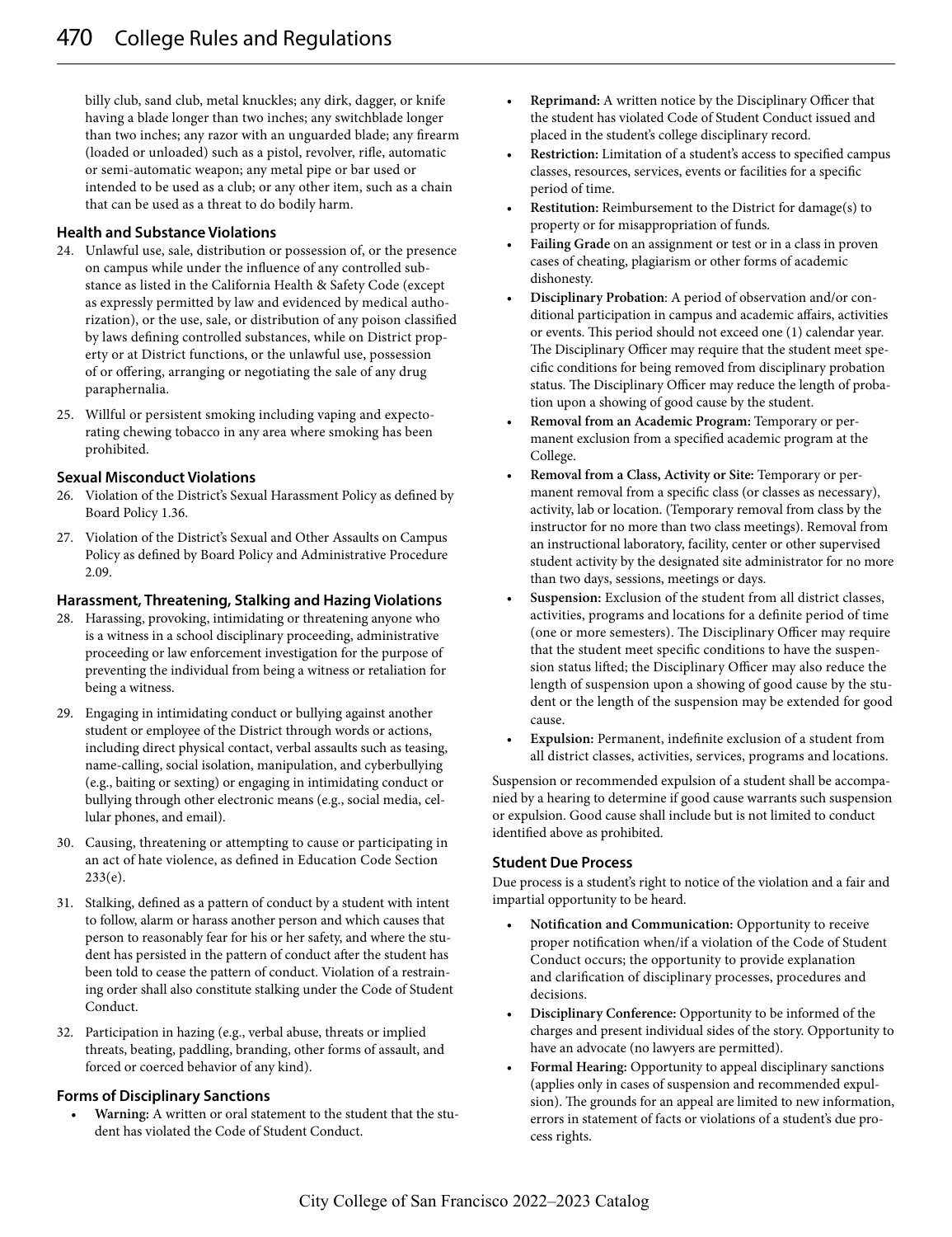**Enforcement.** The Office of Student Conduct & Discipline has the responsibility to maintain the Code of Student Conduct, to impose disciplinary sanction as appropriate, and to assure the implementation of Student Due Process.

### **Student Complaints**

#### **Process for a Complaint against a Classified Staff Member or an Administrator**

Student complaints against a classified staff member and/or an administrator are governed by the following procedure:

- 1. A complaint against a classified staff member or an administrator should be raised directly with the classified staff member or the administrator concerned.
- 2. If a direct meeting does not resolve the complaint, or if either party is unable or unwilling to meet, the complaint should be raised with the immediate supervisor of the classified staff member or administrator.
- 3. If the immediate supervisor fails to resolve the complaint, then the complaint should be addressed, in writing, to the Office of the General Counsel at (415) 239-3556 for accurate referral.
- 4. The Office of the General Counsel will channel the complaint to the next-level manager for review and consideration.

#### **Process for a Complaint against a Faculty Member**

A student complaint is an allegation made by a student against a faculty member that the member has harmed a student by violating a policy, rule or regulation, or otherwise engaged in inappropriate conduct. (A complaint does not include a grade or file challenge, or an allegation of discrimination or sexual harassment, or other conduct for which immediate disciplinary action or suspension could result.)

Student complaints are governed by the following procedure:

#### **Informal Process for Complaint Against a Faculty Member**

- 1. A complaint should first be raised directly with the faculty member concerned.
- 2. If a direct meeting does not resolve the complaint, or if either party is unable or unwilling to meet, the complaint should be taken to the faculty member's supervisor.
- 3. The supervisor may take the following action, including but not limited to:
	- a. Investigating the complaint.
	- b. Meeting with any party separately or facilitating a joint meeting.
	- c. Recommending appropriate action to any party.
	- d. Recommending an evaluation of the faculty member to the Chancellor.
	- e. Redirecting the matter as appropriate.
- 4. If the supervisor fails to resolve the complaint within ten (10) semester instructional days, then the student may file a formal complaint in accordance with the process set forth below. Semester instructional days include only regular business days during the Fall and Spring semesters, and not summer sessions.
- 5. If, after the failure of the supervisor to resolve the complaint at the informal level, the student fails to file a formal complaint within an additional ten (10) semester instructional days then the matter

will be considered dropped unless renewed by the student within the first ten (10) semester instructional days of the next semester.

#### **Formal Process for Complaint Against a Faculty Member**

If any party is dissatisfied with the result of the informal process, that party may appeal the matter to the appropriate School Dean whose role is to channel the complaint to the appropriate Vice Chancellor and to the Academic Senate. If any party chooses to pursue the matter to the formal level, all parties shall be given written notice of that fact.

Any party who appeals a complaint to the formal level must complete a form which describes:

- The specific nature of the complaint and its history;
- b. All efforts which have been made to resolve the complaint;
- c. What the appealing party would consider a fair and appropriate resolution of the complaint.
- 2. Upon receiving a formal complaint, the appropriate Vice Chancellor and the Academic Senate shall each appoint one member to a committee whose function shall be to hear and decide the matter.
- 3. In reaching its decision, the committee may take any action which could have been taken pursuant to the informal process, except that the committee may not redirect the matter.
- 4. The findings and decision of the committee must be made in writing and provided to the student, the faculty member, and the member's supervisor, and must encompass some or all of the following results:
	- a. Resolution of the complaint to the satisfaction of all parties.
	- b. Dismissal of the complaint with or without the consent of all parties.
	- c. Recommendation of appropriate action to the faculty member's supervisor.
	- d. At the committee's discretion, its decision and the underlying student complaint may be inserted into the faculty member's personnel file.
- 5. Formal complaints should be resolved as quickly as possible. Except under unusual circumstances, the written findings and decision of the committee should be provided within forty (40) semester instructional days of its receipt of the formal complaint.
- 6. Any student or faculty member involved in a student complaint may, by his/her own initiative, provide representation of his/her choice.

**Notice:** Student complaints may have serious consequences for the faculty member concerned. Students should recognize that differences in personality, opinion, and perception do occur, and can often be resolved by discussions between the parties. Whenever possible, students are encouraged to address such differences directly with the faculty member.

## **Student Grade and File Review Function And Purview**

The Student Grade and File Review Committee (hereinafter "the Committee") is composed of students, faculty, and administrators. Its charge is to review student grievances regarding course grades and file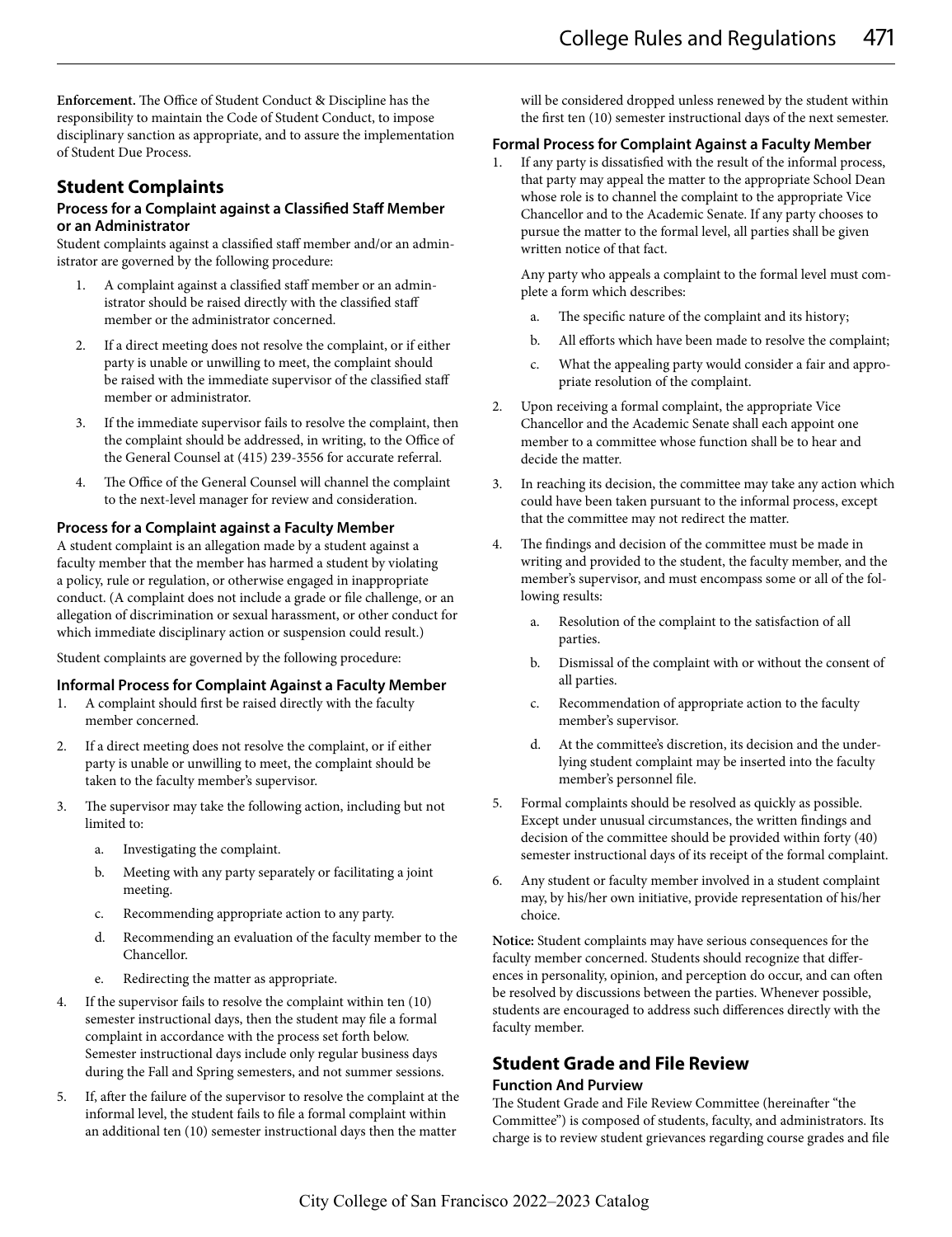contents. After reviewing a grievance, the Committee recommends appropriate action to the Chancellor, to the instructor, and to the student. The Committee acts as an arbitrating body and does not have the power to change grades directly, as stated in legislation:

California Education Code 76224 (a) When grades are given for any course of instruction taught in a community college district, the grade given to each student shall be the grade determined by the instructor of the course and the determination of the student's grade by the instructor, *in the absence of mistake, fraud, bad faith or incompetency, shall be final.*

#### **Review Procedures: Policies, Grades, And Files**

#### **1. Review of Policies**

The Student Grade and File Review Board reviews and proposes revision, when necessary, of policies, regulations and procedures affecting student grade and file grievances.

#### **2. Review of Grades**

If students believe that discrepancies exist between grades given by their instructors and the grades they believe were achieved, those students should follow the steps for the appeal procedure below.

#### **Informal Grade Review Process**

#### *Meeting with the Instructor and/or the Department Chair*

Students wishing to appeal a grade should discuss the issue with the instructor in an office-hour conference or by appointment. If, for any reason, the students are unwilling or unable to confer with the instructor, they must then consult with the instructor's department chair. Every effort should be made to resolve the issue at this level.

#### *Meeting with the School Dean*

If the department chair and instructor are unable to resolve the grade dispute, the students shall bring the matter to the attention of the school dean (i.e., the department chair's supervisor), who will confer with all parties to resolve the dispute.

All parties are expected to make every effort to address the grade dispute in a timely manner. If the grade dispute remains unresolved, the School Dean will refer the matter to the Associate Vice Chancellor of Academic Affairs/Vice Chancellor of Academic Affairs.

**Important Notice.** The informal process must be completed within ten (10) working days after receipt of a midterm grade, and for final grades, within forty-five (45) calendar days from the start of instruction in the immediately following Fall or Spring semester.

#### **Formal Process**

If the grade dispute is unresolved after the informal process, the students may initiate a formal review process by submitting a Petition for Grade Review to the Dean of School of Behavioral Sciences, Social Sciences, and Multicultural Studies. The Dean shall discuss the merits of the student's claims and advise the students of the grade review policies and procedures.

The Dean shall verify that the petition has been submitted in a complete and timely manner, review the petition with regards to content and advise students on the appropriateness of further appeal to the Grade and File Review Committee.

**Deadline Notice.** A Petition for Grade Review must be filed within fourteen {14) calendar days following the end of the informal process. The 14-day period will begin at the time the students are first informed either by the department chair, school dean, or Dean of School of

Behavioral Sciences, Social Sciences, and Multicultural Studies that the informal process has concluded.

Filing a formal petition requires the students to document the grade dispute in writing (typed and double-spaced). The students shall provide a copy of the petition with their written statement to the instructor. Once notified a petition has been filed, the instructor shall within two (2) weeks provide the Dean of School of Behavioral Sciences, Social Sciences, and Multicultural Studies a copy of the course syllabus, attendance and grade records, graded assignments, relevant e-mails or any additional information deemed relevant to the dispute.

#### **Grade Review Hearings**

- a. Upon receipt of a Petition for Grade Review, the Student Grade and File Review Committee shall meet to determine if a formal hearing is warranted. Should the Committee deem a hearing is not warranted, the Committee Chair shall advise all parties of the basis for the decision by e-mail. The grade shall stand and the grade review process shall conclude.
- b. Should the Committee determine that a hearing is warranted, the petition will be assigned to a subcommittee composed of a student, a faculty member and an administrator. The subcommittee shall convene to review the petition, request any additional information deemed relevant from the student/instructor, hear testimony, question witnesses and consider all available evidence relevant to the case.
- c. The student and instructor shall have the right to present written or oral statements concerning the grievance. Each party may bring a representative; however, the representative may not ask or answer questions, offer evidence or address the subcommittee on behalf of the petitioner or faculty member.
- d. The subcommittee shall weigh the relevance and merit of all written and oral information obtained, limiting its investigation to the specific case under review and make its recommendations to the full Committee.
- e. The Committee shall make a final recommendation and submit that recommendation in a written report to the Chancellor. The Committee shall provide a copy of the final recommendations to the student, instructor, department chair, school dean and Dean of Students.
- f. The Chancellor may concur with or overrule the recommendation of the Committee. Only the Chancellor has the authority to change a student's grade. The Chancellor's decision shall be final. California Education Code 76224 (a) When grades are given for any course of instruction taught in a community college district, the grade given to each student shall be the grade determined by the instructor of the course and the determination of the student's grade by the instructor, *in the absence of mistake, fraud, bad faith or incompetency, shall be final*.

### **CCSF Bookstores**

#### **Purchasing Textbooks, Supplies, And Equipment**

In accordance with State law and local regulation, City College does not supply textbooks. The cost of these varies according to students' programs. Students are expected to secure textbooks, laboratory books,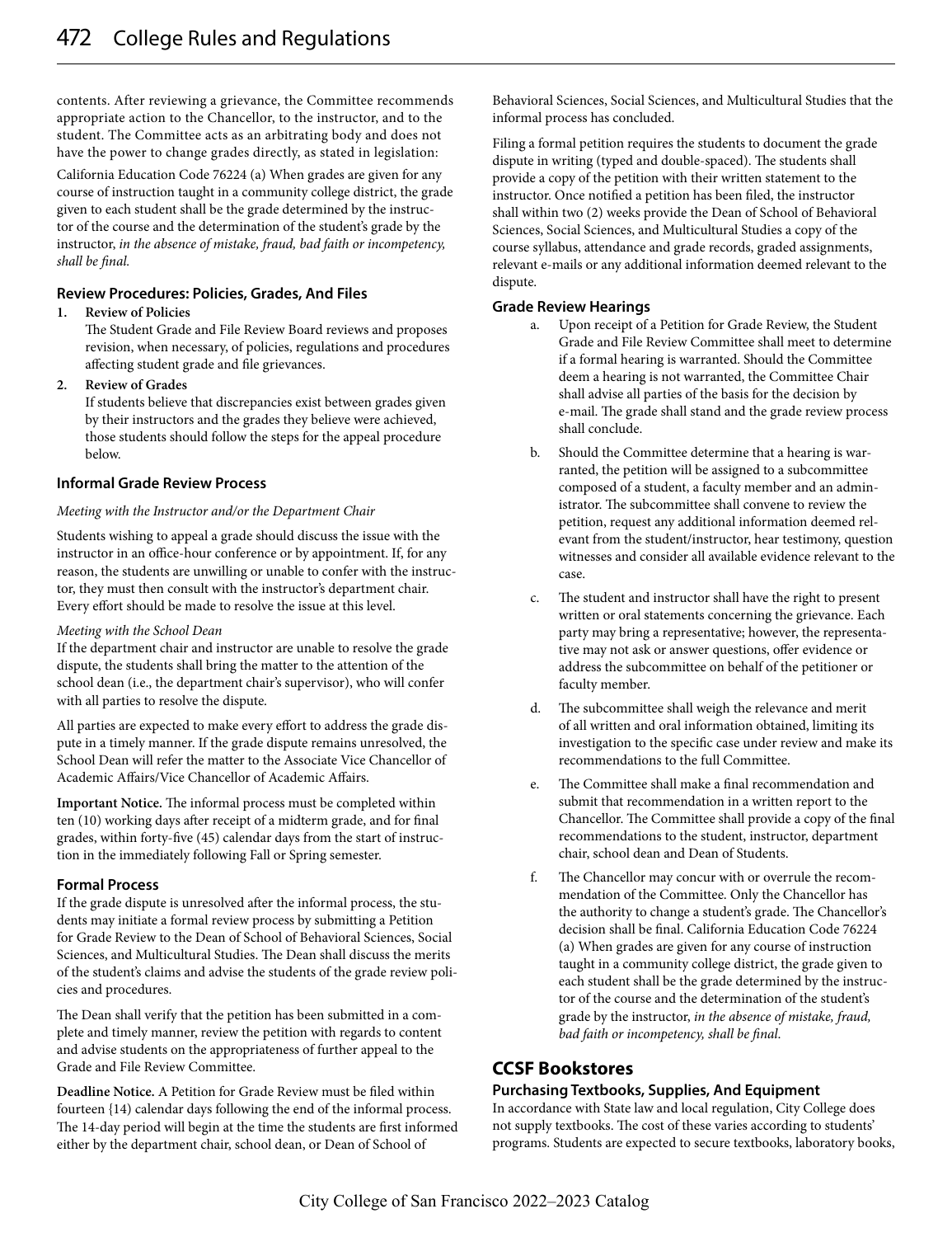workbooks, pens, pencils, and paper for most courses. In addition, in some courses, students are expected to provide tools, equipment, clothing, materials, or pay a special materials fee. An estimate of the cost of additional materials or fees for any class may be obtained from the appropriate department or center.

Follett operates the Bookstore on the Ocean to serve the City College population and an online store available to students, staff, faculty and alumni at www.CCSFshop.com. Textbooks and many supplies for City College courses may be purchased and/or rented at CCSF. CCSF Bookstore also has computers (Apple, HP, Dell and more) and related accessories, official CCSF emblematic apparel and gifts, study aids, snacks and drinks and more. Books are usually available a week before the first day of class. Bookstore information including current hours and store policies are available on the bookstore web page at www. CCSFshop.com.

### **San Francisco Community College District Police Department**

On May 5, 1980, the governing board of the San Francisco Community College District established a "Community College Police Department," (to be known as the Department of Public Safety). Under the California Education Code, sections 72330 and 72334 and California Penal Code, section 830.32(a), personnel, when appointed and duly sworn, are designated as peace officers.

San Francisco Community College Police Department is a certified P.O.S.T. police agency with sworn officers readily identified by the uniforms which include their distinctive patch and gold or silver star. The Department also employs security officers, called Campus Control aides, who wear a slightly different uniform w/SFCCPD patch and silver stars. The Department operates 7 day a week year-round, Monday thru Friday from 6:00 am to 11:30 pm (Fridays until 11:00 pm). Weekends from 7:00 am to 11:00 pm. Holidays and Observed Holidays times vary. The Department operates from its main headquarters located at City College, Ocean Campus, Cloud Hall room 119, telephone number (415) 239- 3200. During closed hours, the college is patrolled by SFPD.

The San Francisco Community College Police District Department is responsible for the overall law enforcement protection and duties as well as parking enforcement district-wide. Officers patrol City College Locations via marked emergency police vehicles, and foot patrols ensuring public safety for the campus community. The San Francisco Community College District Police Department's website is *www.ccsf.edu/campus-police* or linked from the main City College of San Francisco's website at *www.ccsf.edu*.

# **City College Student Police**

The City College Chief of Police, working in partnership with the City College Administration of Justice Studies Program, authorizes the operation of a Student Officer Program. The purpose of the program is to assist the educational development of the City College students interested in the field of Law Enforcement.

Student Officers are approved into the program by the Administration of Justice Studies Coordinator, and must meet and maintain specific criteria. City College student officers assist the police department in several areas including, but not limited to, parking enforcement, safety escort, traffic control, special events. Student officers operate under the oversight of a police department liaison.

The City College Student Program is designed as an internship and individuals in the program do not receive compensation.

# **Smoking Policy**

The San Francisco Community College board policy 2.17 states: "Smoking and the use of tobacco products, including the lighting and burning of all tobacco products, and marijuana products is prohibited on all San Francisco Community College District facilities, grounds and district owned vehicles by students, faculty, staff administrators, volunteers, and visitors. The prohibition includes vaporizing, and e-cigarettes. Effective date is August 21, 2018."

Students who would like information and support regarding smoking cessation can contact the City College Student Health Services at www. ccsf.edu/stuhealth or 415/239-3110.

# **Student Identification**

Student identification must be carried at all times and displayed upon request by City College staff, faculty, administrators, campus control aides, and District police officers. For more information contact the Office of Student Conduct & Discipline.

# **Student Lockers**

Lockers in the gymnasiums are assigned to students in physicaleducation courses. Students must remove the contents of these lockers, together with padlocks, not later than Monday during the final examination period each semester.

Lockers are also assigned to students in various laboratory courses. Students must follow the department regulations in using these lockers.

# **Student Parking**

The campuses of City College are easily accessible by public transportation. Students are encouraged to use MUNI and BART or to carpool.

The Ocean Campus has a limited number of parking spaces available for student parking. Students are required to pay a fee for either a semester or daily parking permit. Sales of semester parking permits (decals) are available on a first come, first served, basis before the start of each semester. Daily parking permits are available in all student lots and during day classes, student parking is restricted to the main reservoir area and parking lot "S" (previously the location of the South Gym). Information regarding the rules and regulations for student parking, including fees for semester decals and rates for daily parking are available through the Student Accounting Office in Conlan Hall, Room 104. For information call (415) 239-3345 or refer to the *Class Time Schedule*.

Other locations of City College of San Francisco have NO on-site parking or very limited parking for students. For student parking information for all other locations, call the San Francisco Community College Police Department at (415) 239-3200.

# **Visitors on Campus**

Visitors to the campus are welcome. Vehicle parking in all parking lots is by permit only. Vehicles without a permit will be ticketed. **Day School** visitors are allowed to park in the reservoir parking lot, located next to the Multi Use Building (MUB) with the purchase of a one-day permit. **After 5:00 p.m.**, visitors may park in all lots (except Cloud Circle and Science Road) with the purchase of a one-day parking permit. Information and directions are available from the Information Center located in the lobby of Conlan Hall. Visitors are required to observe College rules and regulations. A copy of the rules and